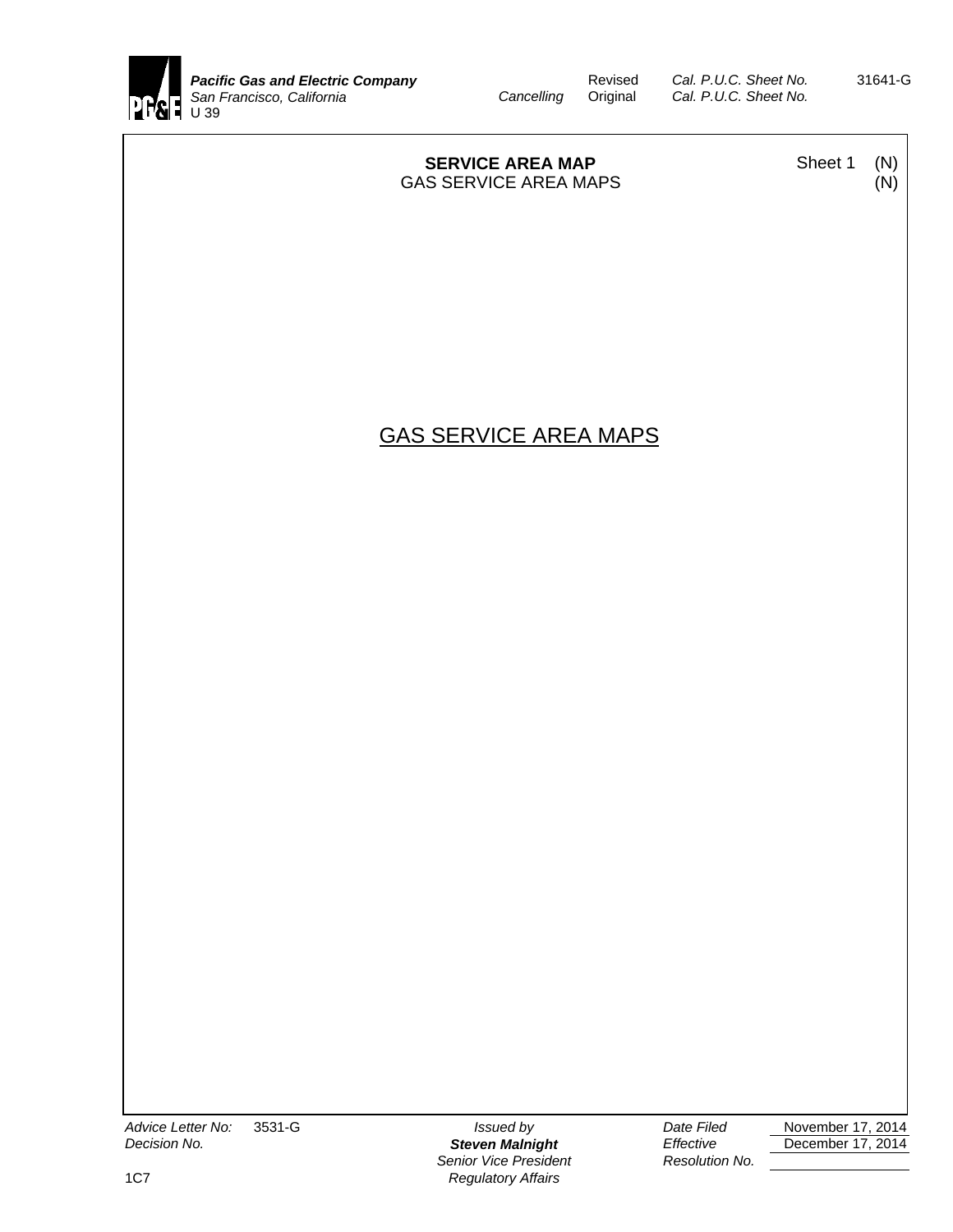

<span id="page-1-0"></span>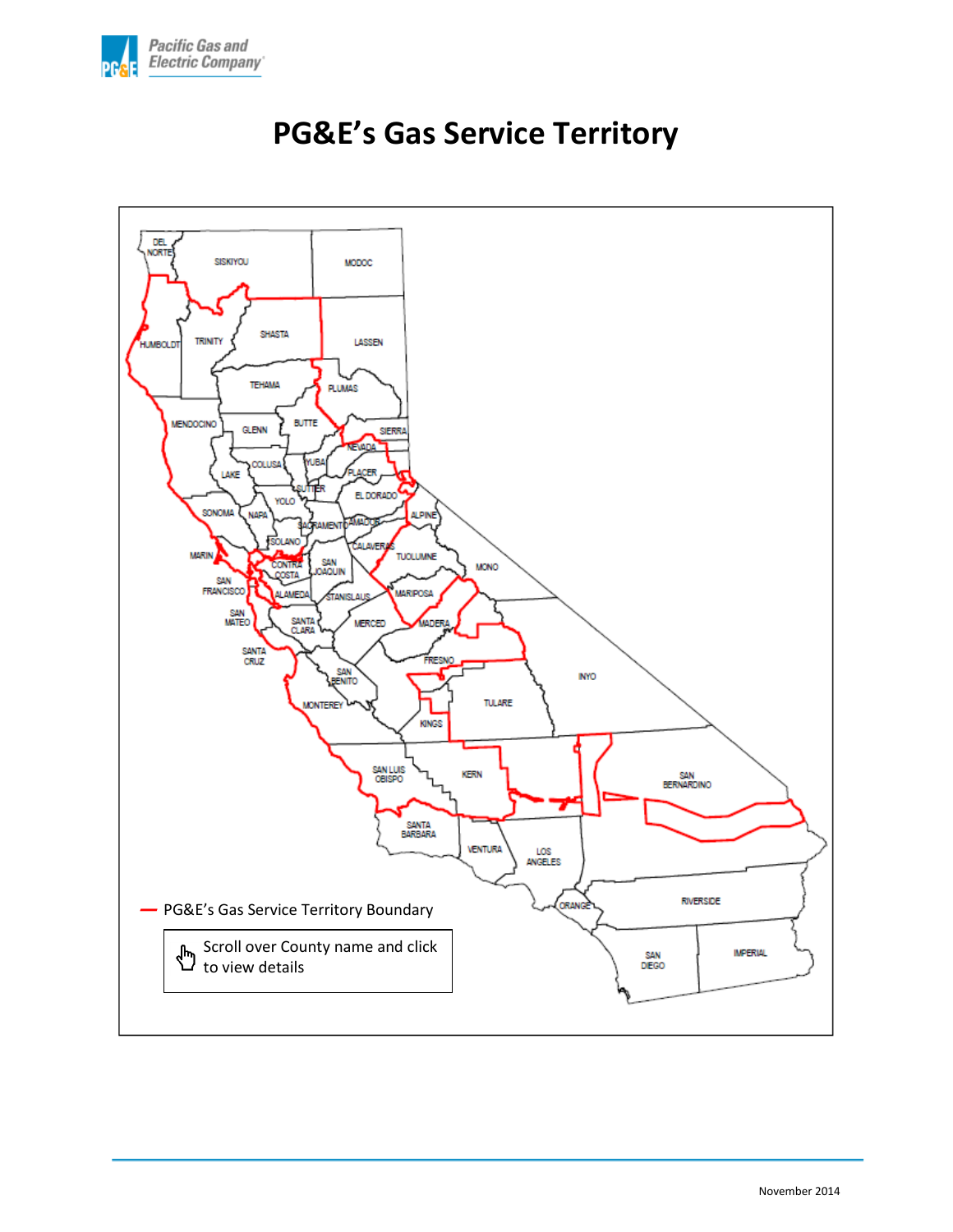

| <b>COUNTY</b>  | <b>CITY</b>         | <b>ZIP CODE*</b>                                                                                                                                                                       |
|----------------|---------------------|----------------------------------------------------------------------------------------------------------------------------------------------------------------------------------------|
| <b>ALAMEDA</b> | ALAMEDA             | 94501, 94502, 94603                                                                                                                                                                    |
|                | ALBANY              | 94706, 94707, 94710                                                                                                                                                                    |
|                | <b>BERKELEY</b>     | 94701, 94702, 94703, 94704, 94705, 94706, 94707, 94708,<br>94709, 94710, 94712, 94720                                                                                                  |
|                | CASTRO VALLEY       | 94546, 94552                                                                                                                                                                           |
|                | <b>DUBLIN</b>       | 94568                                                                                                                                                                                  |
|                | EMERYVILLE          | 94608                                                                                                                                                                                  |
|                | <b>FREMONT</b>      | 94536, 94537, 94538, 94539, 94555                                                                                                                                                      |
|                | <b>HAYWARD</b>      | 94540, 94541, 94542, 94543, 94544, 94545, 94546, 94552                                                                                                                                 |
|                | <b>LIVERMORE</b>    | 94550, 94551                                                                                                                                                                           |
|                | <b>NEWARK</b>       | 94560                                                                                                                                                                                  |
|                | <b>OAKLAND</b>      | 94601, 94602, 94603, 94604, 94605, 94606, 94607, 94608,<br>94609, 94610, 94611, 94612, 94613, 94614, 94615, 94618,<br>94619, 94620, 94621, 94622, 94623, 94649, 94659, 94660,<br>94661 |
|                | <b>PIEDMONT</b>     | 94602, 94610, 94611, 94618, 94620                                                                                                                                                      |
|                | <b>PLEASANTON</b>   | 94566, 94568, 94588                                                                                                                                                                    |
|                | SAN LEANDRO         | 94577, 94578, 94579                                                                                                                                                                    |
|                | <b>SAN LORENZO</b>  | 94580                                                                                                                                                                                  |
|                | SUNOL               | 94586                                                                                                                                                                                  |
|                | UNION CITY          | 94587                                                                                                                                                                                  |
|                |                     |                                                                                                                                                                                        |
| <b>AMADOR</b>  | <b>AMADOR CITY</b>  | 95601                                                                                                                                                                                  |
|                | <b>DRYTOWN</b>      | 95699                                                                                                                                                                                  |
|                | <b>FIDDLETOWN</b>   | 95629                                                                                                                                                                                  |
|                | <b>IONE</b>         | 95640                                                                                                                                                                                  |
|                | <b>JACKSON</b>      | 95642                                                                                                                                                                                  |
|                | <b>MARTELL</b>      | 95654                                                                                                                                                                                  |
|                | <b>PINE GROVE</b>   | 95665                                                                                                                                                                                  |
|                | <b>PIONEER</b>      | 95666                                                                                                                                                                                  |
|                | <b>PLYMOUTH</b>     | 95669                                                                                                                                                                                  |
|                | <b>RIVER PINES</b>  | 95675                                                                                                                                                                                  |
|                | <b>SUTTER CREEK</b> | 95685                                                                                                                                                                                  |
|                | <b>VOLCANO</b>      | 95689                                                                                                                                                                                  |
|                |                     | $D$ ook to Mon                                                                                                                                                                         |

**[Back to Map](#page-1-0)** 

<sup>\*</sup> Pacific Gas and Electric Company (PG&E) supplies gas service in all or portions of the listed ZIP Codes in Northern and Central California. For additional information, please call 1-800-PGE-5000.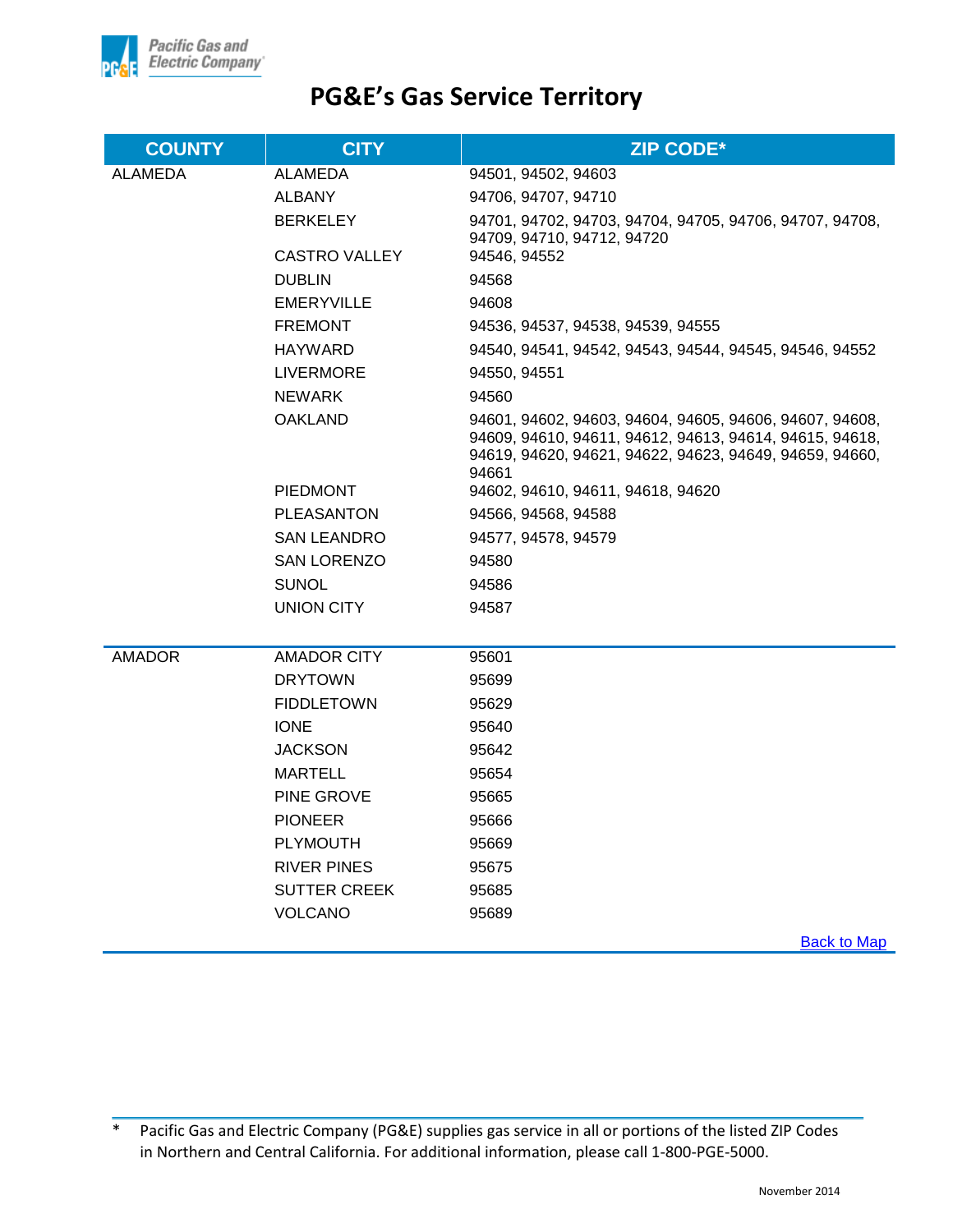

| <b>COUNTY</b> | <b>CITY</b>          | <b>ZIP CODE*</b>                         |                    |
|---------------|----------------------|------------------------------------------|--------------------|
| <b>BUTTE</b>  | <b>BANGOR</b>        | 95914                                    |                    |
|               | <b>BERRY CREEK</b>   | 95916                                    |                    |
|               | <b>BIGGS</b>         | 95917                                    |                    |
|               | <b>CHICO</b>         | 95926, 95927, 95928, 95929, 95973, 95976 |                    |
|               | <b>CLIPPER MILLS</b> | 95930                                    |                    |
|               | <b>COHASSET</b>      | 95973                                    |                    |
|               | <b>DURHAM</b>        | 95938                                    |                    |
|               | <b>FEATHER FALLS</b> | 95940                                    |                    |
|               | <b>FORBESTOWN</b>    | 95941                                    |                    |
|               | <b>FOREST RANCH</b>  | 95942                                    |                    |
|               | <b>GRIDLEY</b>       | 95948                                    |                    |
|               | <b>MAGALIA</b>       | 95954                                    |                    |
|               | <b>NELSON</b>        | 95958                                    |                    |
|               | <b>OROVILLE</b>      | 95965, 95966                             |                    |
|               | <b>PALERMO</b>       | 95968                                    |                    |
|               | <b>PARADISE</b>      | 95967, 95969                             |                    |
|               | <b>PULGA</b>         | 95965                                    |                    |
|               | <b>RICHVALE</b>      | 95974                                    |                    |
|               | <b>STIRLING CITY</b> | 95978                                    |                    |
|               |                      |                                          | <b>Back to Map</b> |

<sup>\*</sup> Pacific Gas and Electric Company (PG&E) supplies gas service in all or portions of the listed ZIP Codes in Northern and Central California. For additional information, please call 1-800-PGE-5000.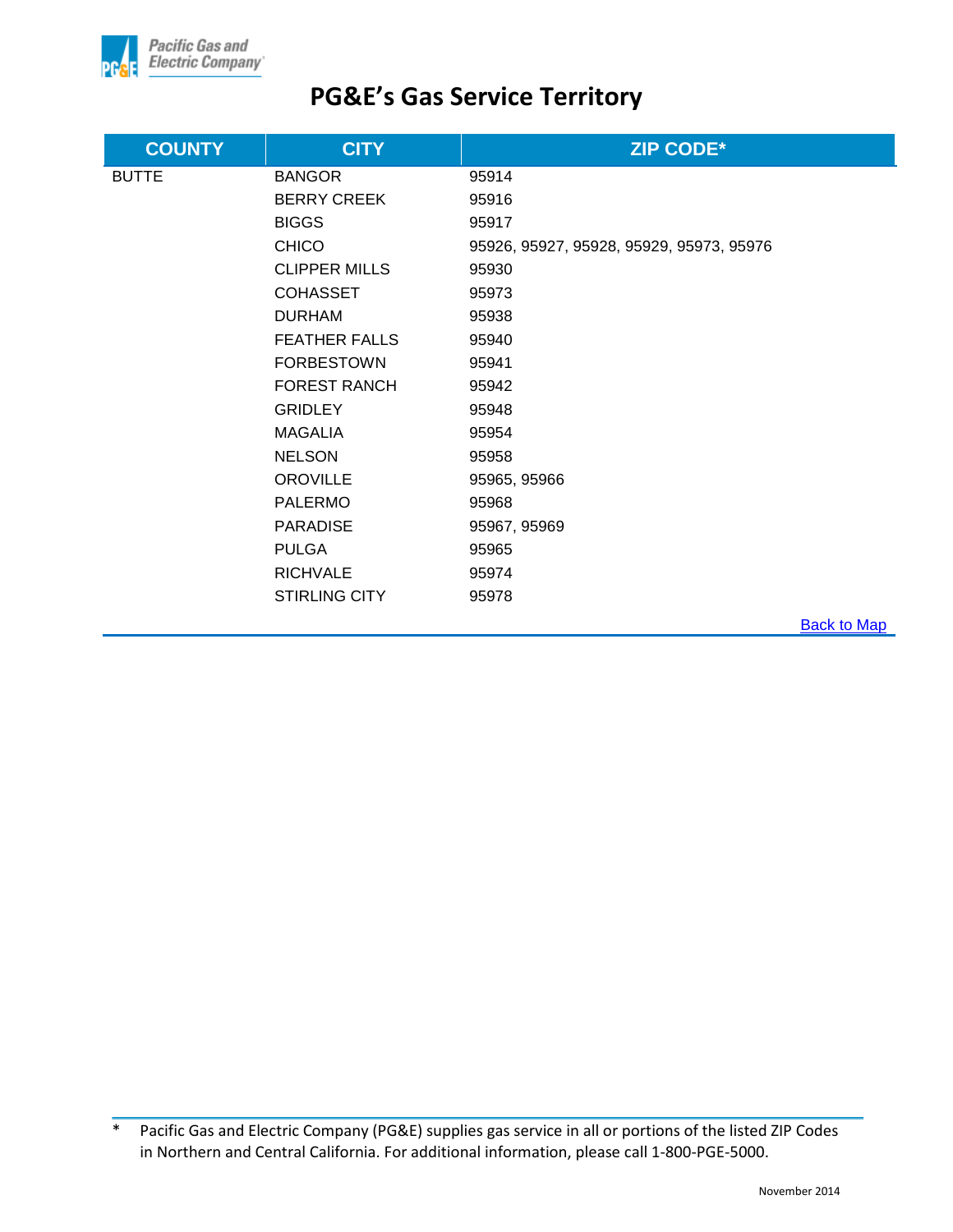

| <b>COUNTY</b>    | <b>CITY</b>           | <b>ZIP CODE*</b>   |
|------------------|-----------------------|--------------------|
| <b>CALAVERAS</b> | <b>ALTAVILLE</b>      | 95221              |
|                  | ANGELS CAMP           | 95222              |
|                  | <b>ARNOLD</b>         | 95223              |
|                  | <b>AVERY</b>          | 95224              |
|                  | <b>BEAR VALLEY</b>    | 95223              |
|                  | <b>BURSON</b>         | 95225              |
|                  | <b>CAMP CONNELL</b>   | 95223              |
|                  | CAMPO SECO            | 95226              |
|                  | <b>COPPEROPOLIS</b>   | 95228              |
|                  | <b>DOUGLAS FLAT</b>   | 95229              |
|                  | <b>FARMINGTON</b>     | 95230              |
|                  | <b>GLENCOE</b>        | 95232              |
|                  | <b>HATHAWAY PINES</b> | 95233              |
|                  | <b>MOKELUMNE HILL</b> | 95245              |
|                  | <b>MOUNTAIN RANCH</b> | 95246              |
|                  | <b>MURPHYS</b>        | 95247              |
|                  | <b>RAIL ROAD FLAT</b> | 95248              |
|                  | <b>SAN ANDREAS</b>    | 95249              |
|                  | SHEEP RANCH           | 95246, 95250       |
|                  | VALLECITO             | 95229, 95251       |
|                  | <b>VALLEY SPRINGS</b> | 95226, 95252       |
|                  | WALLACE               | 95254              |
|                  | <b>WEST POINT</b>     | 95255              |
|                  | WILSEYVILLE           | 95257              |
|                  |                       |                    |
| <b>COLUSA</b>    | <b>ARBUCKLE</b>       | 95912              |
|                  | <b>COLLEGE CITY</b>   | 95912              |
|                  | <b>COLUSA</b>         | 95932              |
|                  | <b>GRIMES</b>         | 95950              |
|                  | <b>MAXWELL</b>        | 95955              |
|                  | <b>STONYFORD</b>      | 95979              |
|                  | <b>WILLIAMS</b>       | 95987              |
|                  |                       | <b>Back to Map</b> |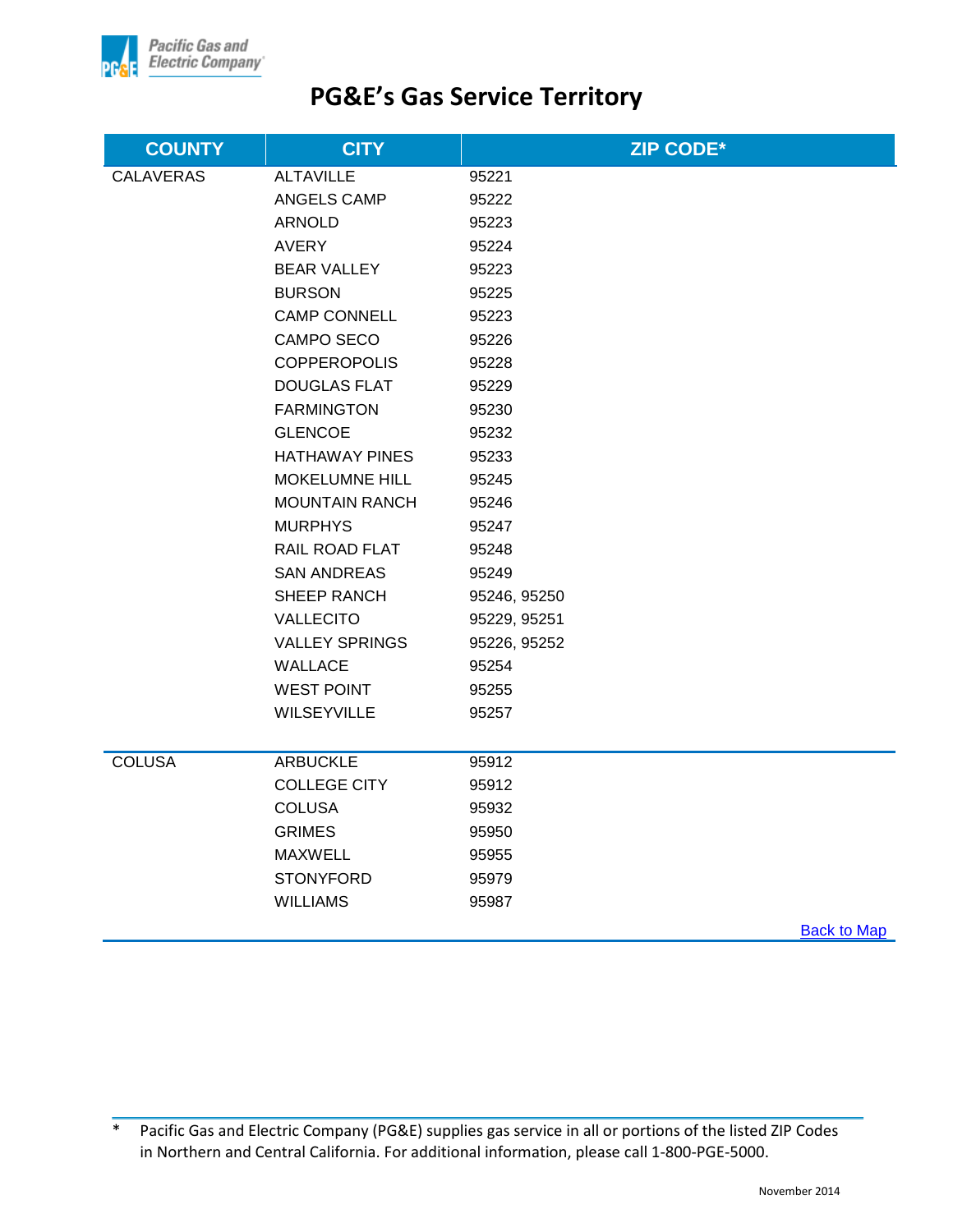

| <b>COUNTY</b>       | <b>CITY</b>          | <b>ZIP CODE*</b>                                                 |
|---------------------|----------------------|------------------------------------------------------------------|
| <b>CONTRA COSTA</b> | <b>ALAMO</b>         | 94507                                                            |
|                     | <b>ANTIOCH</b>       | 94509, 94531                                                     |
|                     | <b>BAY POINT</b>     | 94565                                                            |
|                     | <b>BETHEL ISLAND</b> | 94511                                                            |
|                     | <b>BRENTWOOD</b>     | 94513                                                            |
|                     | <b>BYRON</b>         | 94505, 94514                                                     |
|                     | <b>CANYON</b>        | 94516                                                            |
|                     | <b>CLAYTON</b>       | 94517                                                            |
|                     | CONCORD              | 94518, 94519, 94520, 94521, 94522, 94523, 94524, 94527,<br>94529 |
|                     | <b>CROCKETT</b>      | 94525                                                            |
|                     | <b>DANVILLE</b>      | 94506, 94526                                                     |
|                     | <b>DIABLO</b>        | 94528                                                            |
|                     | <b>DISCOVERY BAY</b> | 94505, 94514                                                     |
|                     | <b>EL CERRITO</b>    | 94530                                                            |
|                     | EL SOBRANTE          | 94803                                                            |
|                     | <b>HERCULES</b>      | 94547                                                            |
|                     | <b>KNIGHTSEN</b>     | 94548                                                            |
|                     | LAFAYETTE            | 94549                                                            |
|                     | <b>MARTINEZ</b>      | 94553                                                            |
|                     | <b>MORAGA</b>        | 94556, 94575                                                     |
|                     | <b>OAKLEY</b>        | 94561                                                            |
|                     | <b>ORINDA</b>        | 94563                                                            |
|                     | <b>PACHECO</b>       | 94553                                                            |
|                     | <b>PINOLE</b>        | 94564                                                            |
|                     | <b>PITTSBURG</b>     | 94565                                                            |
|                     | PLEASANT HILL        | 94523                                                            |
|                     | PORT COSTA           | 94569                                                            |
|                     | <b>RICHMOND</b>      | 94801, 94802, 94803, 94804, 94805, 94806, 94807, 94808,<br>94850 |
|                     | <b>RODEO</b>         | 94547, 94572                                                     |
|                     | <b>SAN PABLO</b>     | 94803, 94806                                                     |
|                     | <b>SAN RAMON</b>     | 94582, 94583                                                     |
|                     | <b>WALNUT CREEK</b>  | 94595, 94596, 94597, 94598                                       |
|                     |                      | <b>Back to Map</b>                                               |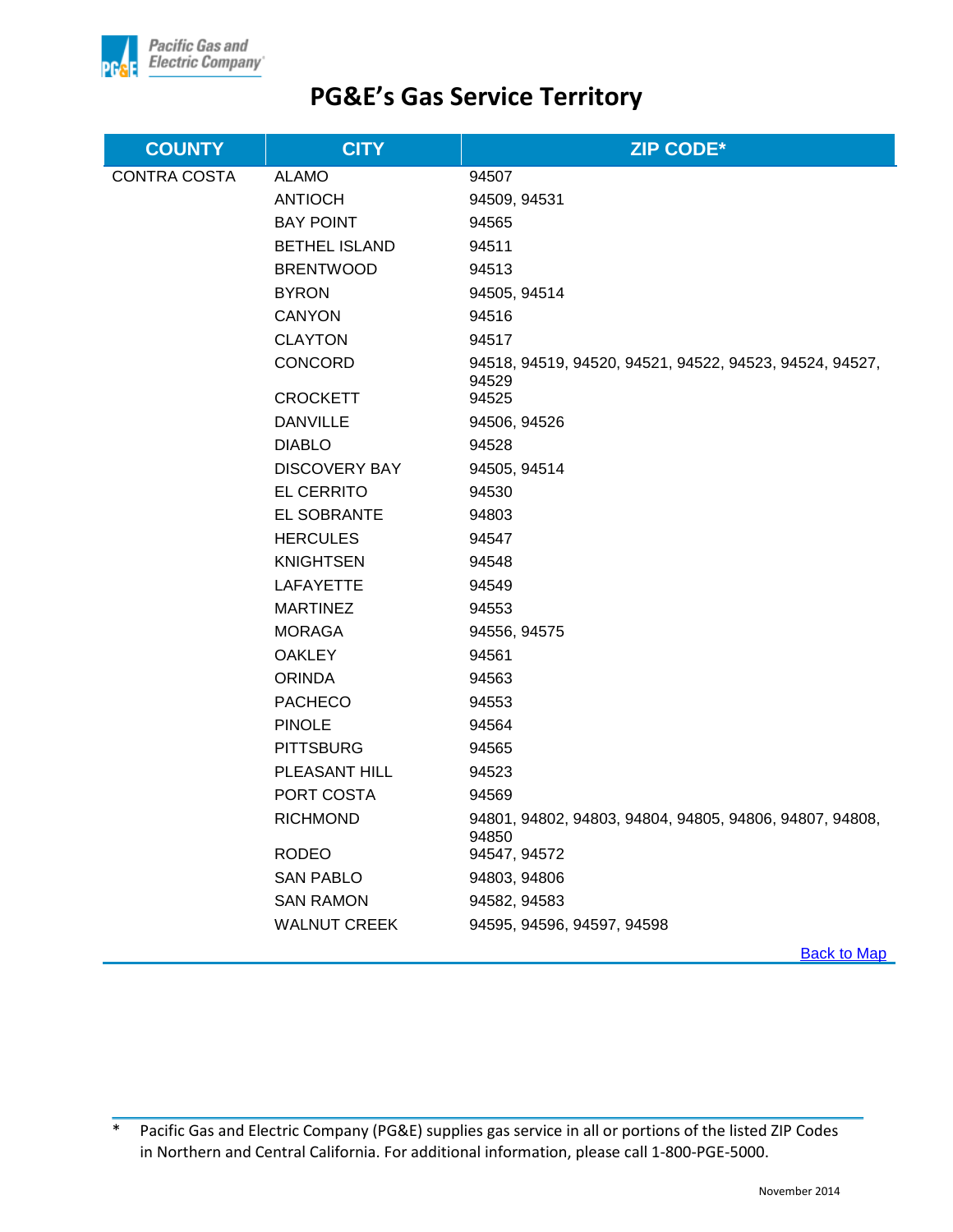

| <b>COUNTY</b> | <b>CITY</b>            | <b>ZIP CODE*</b> |
|---------------|------------------------|------------------|
| EL DORADO     | <b>CAMERON PARK</b>    | 95682            |
|               | <b>CAMINO</b>          | 95709            |
|               | <b>COLOMA</b>          | 95613            |
|               | COOL                   | 95614            |
|               | <b>DIAMOND SPRINGS</b> | 95619            |
|               | <b>ECHO LAKE</b>       | 95721            |
|               | EL DORADO              | 95623            |
|               | EL DORADO HILLS        | 95762            |
|               | <b>FAIR PLAY</b>       | 95684            |
|               | <b>GARDEN VALLEY</b>   | 95633            |
|               | <b>GEORGETOWN</b>      | 95634            |
|               | <b>GREENWOOD</b>       | 95635            |
|               | <b>GRIZZLY FLATS</b>   | 95636            |
|               | <b>KELSEY</b>          | 95667            |
|               | <b>KYBURZ</b>          | 95720            |
|               | <b>LATROBE</b>         | 95682            |
|               | LOTUS                  | 95651            |
|               | <b>MOUNT AUKUM</b>     | 95656            |
|               | PACIFIC HOUSE          | 95726            |
|               | PILOT HILL             | 95664            |
|               | <b>PLACERVILLE</b>     | 95667            |
|               | <b>POLLOCK PINES</b>   | 95726            |
|               | <b>RESCUE</b>          | 95672            |
|               | <b>SHINGLE SPRINGS</b> | 95682            |
|               | <b>SOMERSET</b>        | 95684            |
|               | <b>TWIN BRIDGES</b>    | 95721, 95735     |

**Back to Map**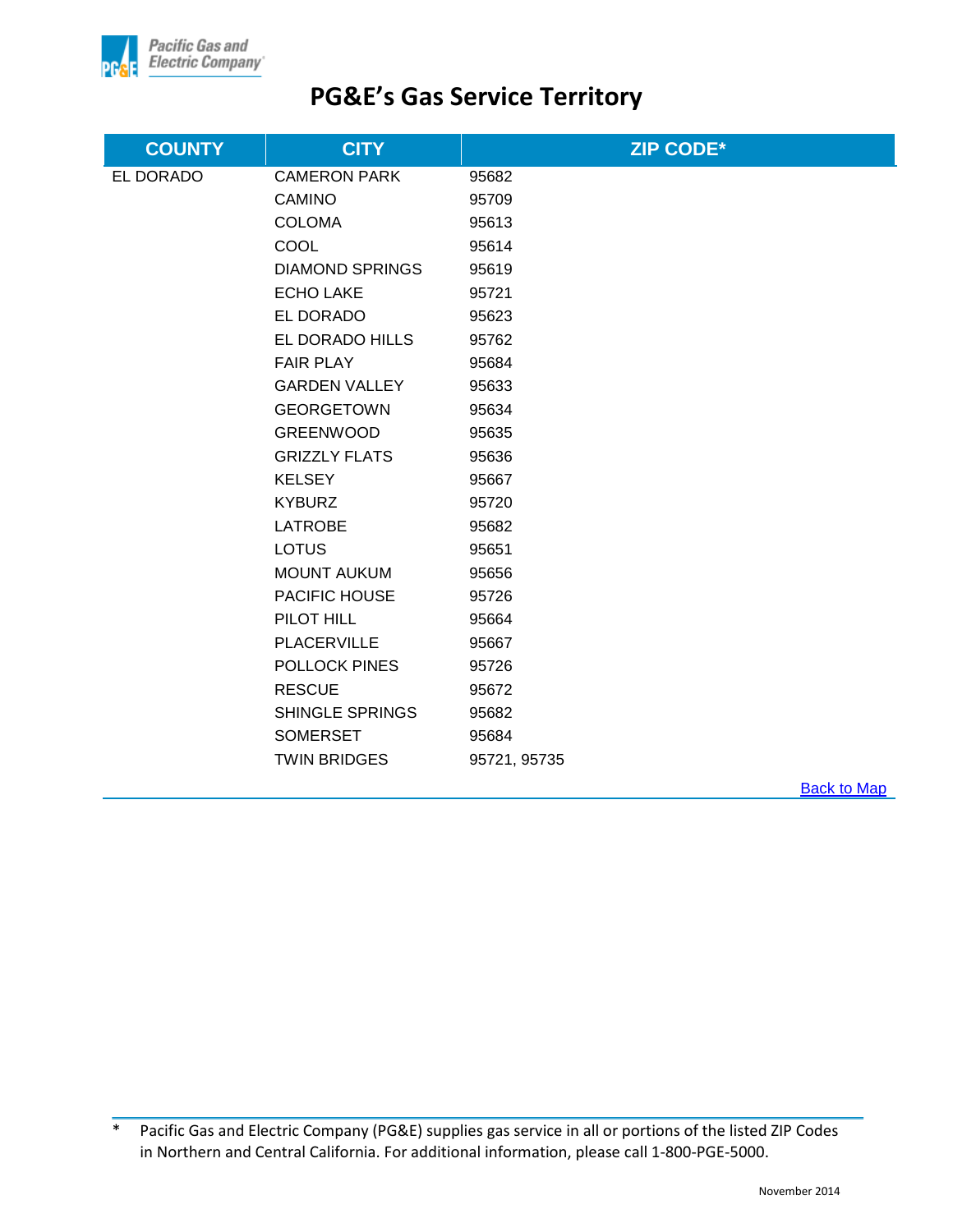

| <b>COUNTY</b> | <b>CITY</b>         | <b>ZIP CODE*</b>                                                                                                                                                                                                                                                                     |
|---------------|---------------------|--------------------------------------------------------------------------------------------------------------------------------------------------------------------------------------------------------------------------------------------------------------------------------------|
| <b>FRESNO</b> | <b>AUBERRY</b>      | 93602                                                                                                                                                                                                                                                                                |
|               | <b>BIG CREEK</b>    | 93605                                                                                                                                                                                                                                                                                |
|               | <b>BIOLA</b>        | 93606                                                                                                                                                                                                                                                                                |
|               | <b>BURREL</b>       | 93607                                                                                                                                                                                                                                                                                |
|               | <b>CANTUA CREEK</b> | 93608                                                                                                                                                                                                                                                                                |
|               | <b>CARUTHERS</b>    | 93609                                                                                                                                                                                                                                                                                |
|               | <b>CLOVIS</b>       | 93611, 93612, 93613, 93619                                                                                                                                                                                                                                                           |
|               | <b>COALINGA</b>     | 93210                                                                                                                                                                                                                                                                                |
|               | DEL REY             | 93616                                                                                                                                                                                                                                                                                |
|               | <b>DUNLAP</b>       | 93621                                                                                                                                                                                                                                                                                |
|               | <b>FIREBAUGH</b>    | 93622                                                                                                                                                                                                                                                                                |
|               | <b>FIVE POINTS</b>  | 93624                                                                                                                                                                                                                                                                                |
|               | <b>FOWLER</b>       | 93625                                                                                                                                                                                                                                                                                |
|               | <b>FRESNO</b>       | 93650, 93701, 93702, 93703, 93704, 93705, 93706, 93707,<br>93709, 93710, 93711, 93712, 93718, 93720, 93721, 93722,<br>93723, 93724, 93725, 93726, 93727, 93728, 93729, 93730,<br>93737, 93740, 93741, 93744, 93745, 93760, 93764, 93765,<br>93771, 93772, 93776, 93778, 93790, 93792 |
|               | <b>HELM</b>         | 93627                                                                                                                                                                                                                                                                                |
|               | <b>HUME</b>         | 93628                                                                                                                                                                                                                                                                                |
|               | <b>HURON</b>        | 93234                                                                                                                                                                                                                                                                                |
|               | <b>KERMAN</b>       | 93630                                                                                                                                                                                                                                                                                |
|               | <b>KINGSBURG</b>    | 93631                                                                                                                                                                                                                                                                                |
|               | <b>LATON</b>        | 93242                                                                                                                                                                                                                                                                                |
|               | <b>MENDOTA</b>      | 93640                                                                                                                                                                                                                                                                                |
|               | <b>MIRAMONTE</b>    | 93641                                                                                                                                                                                                                                                                                |
|               | <b>ORANGE COVE</b>  | 93646, 93675                                                                                                                                                                                                                                                                         |
|               | <b>PARLIER</b>      | 93648                                                                                                                                                                                                                                                                                |
|               | <b>PIEDRA</b>       | 93649                                                                                                                                                                                                                                                                                |
|               | <b>PRATHER</b>      | 93651                                                                                                                                                                                                                                                                                |
|               | <b>RAISIN CITY</b>  | 93652                                                                                                                                                                                                                                                                                |
|               | <b>REEDLEY</b>      | 93654                                                                                                                                                                                                                                                                                |
|               | <b>RIVERDALE</b>    | 93607, 93656                                                                                                                                                                                                                                                                         |
|               | SAN JOAQUIN         | 93660                                                                                                                                                                                                                                                                                |
|               | <b>SANGER</b>       | 93657                                                                                                                                                                                                                                                                                |
|               | <b>SELMA</b>        | 93662                                                                                                                                                                                                                                                                                |
|               | <b>SHAVER LAKE</b>  | 93634, 93664                                                                                                                                                                                                                                                                         |
|               | <b>SQUAW VALLEY</b> | 93646, 93675                                                                                                                                                                                                                                                                         |
|               | <b>TOLLHOUSE</b>    | 93667                                                                                                                                                                                                                                                                                |
|               | <b>TRANQUILLITY</b> | 93668                                                                                                                                                                                                                                                                                |
|               |                     | Book to Man                                                                                                                                                                                                                                                                          |

Back to Map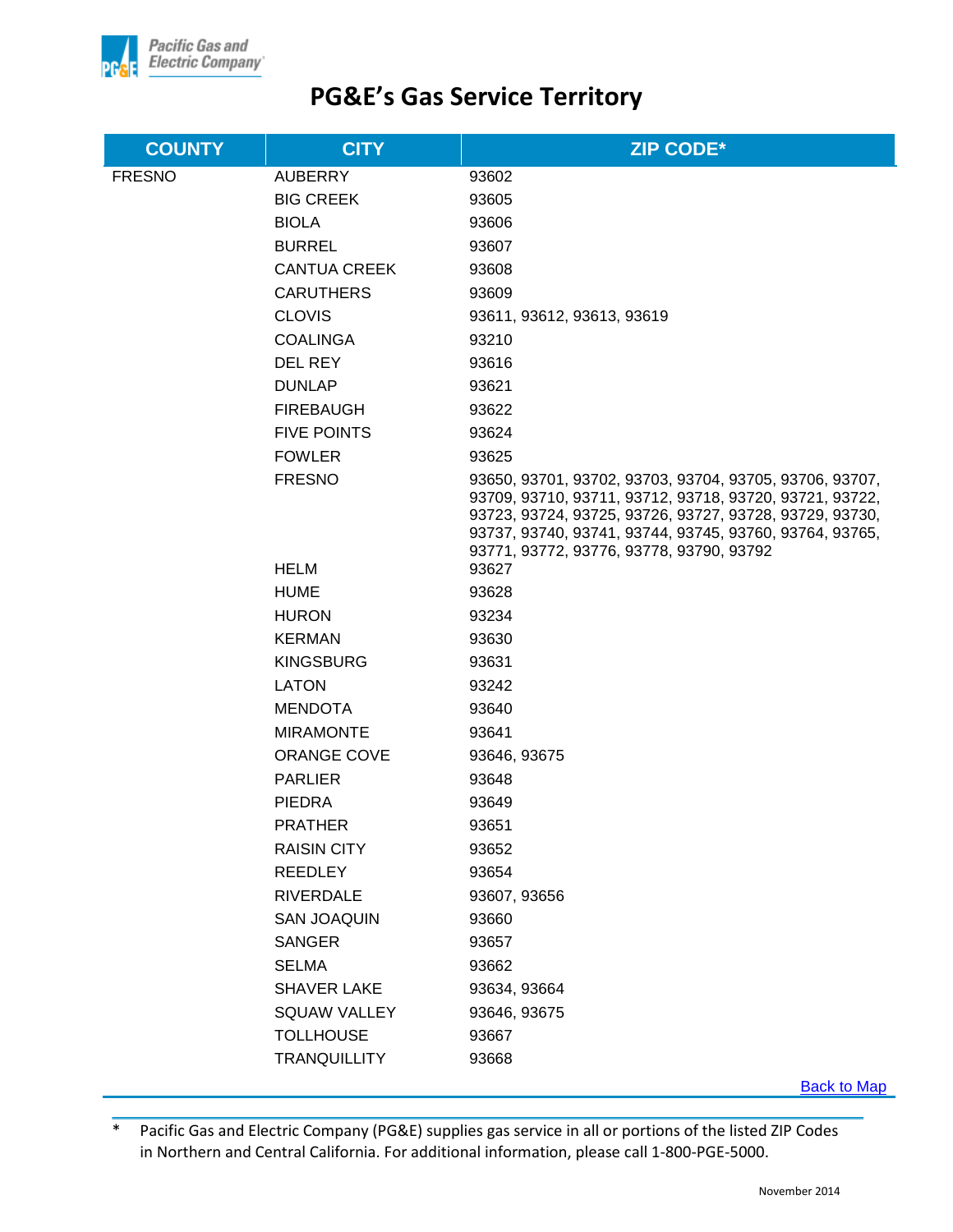

| <b>COUNTY</b> | <b>CITY</b>          | <b>ZIP CODE*</b> |                    |
|---------------|----------------------|------------------|--------------------|
| <b>GLENN</b>  | <b>ARTOIS</b>        | 95913            |                    |
|               | <b>BUTTE CITY</b>    | 95920            |                    |
|               | <b>ELK CREEK</b>     | 95939            |                    |
|               | <b>GLENN</b>         | 95943            |                    |
|               | <b>HAMILTON CITY</b> | 95951            |                    |
|               | <b>ORLAND</b>        | 95963            |                    |
|               | <b>PRINCETON</b>     | 95970            |                    |
|               | <b>WILLOWS</b>       | 95988            |                    |
|               |                      |                  | <b>Back to Map</b> |

<sup>\*</sup> Pacific Gas and Electric Company (PG&E) supplies gas service in all or portions of the listed ZIP Codes in Northern and Central California. For additional information, please call 1-800-PGE-5000.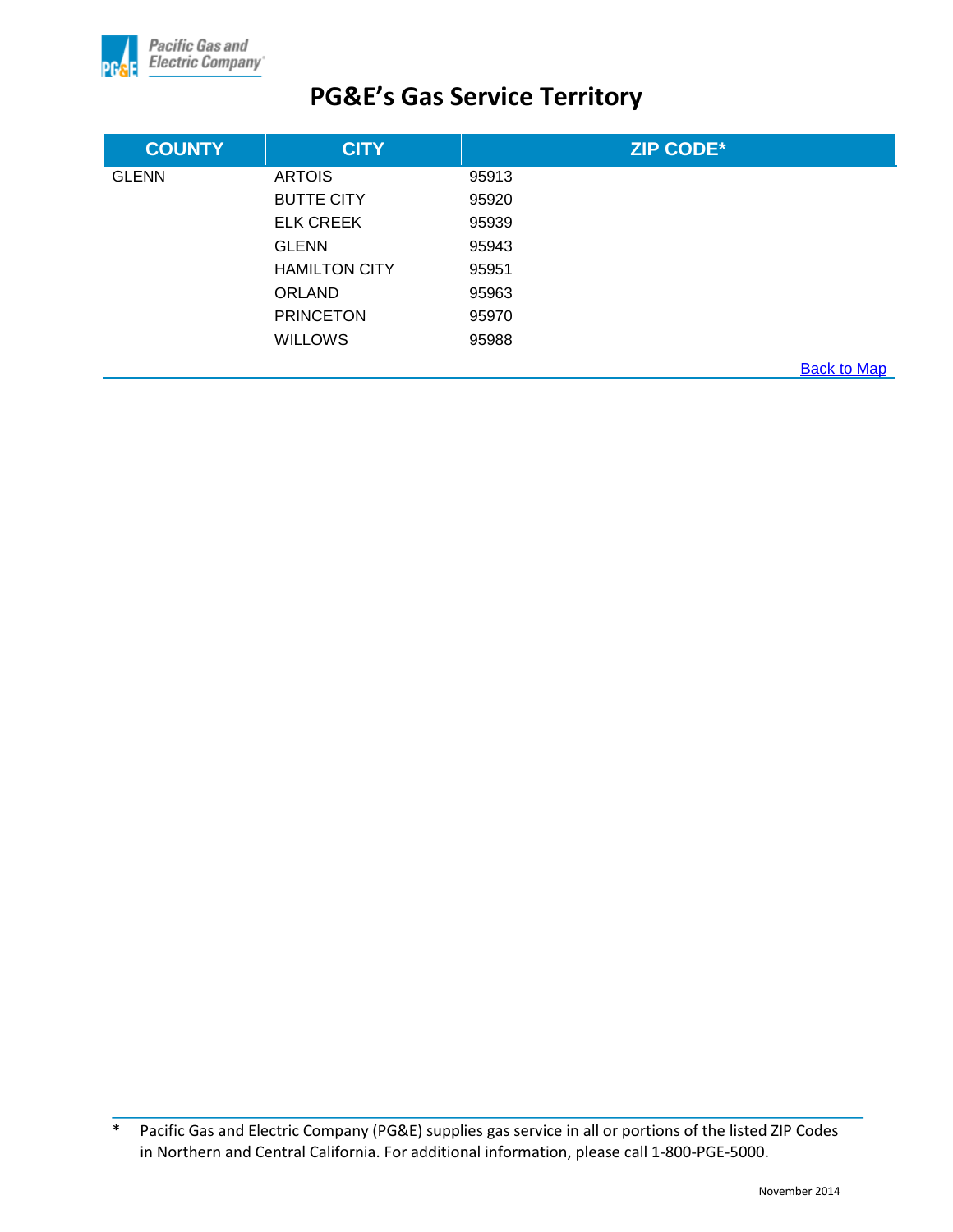

| <b>COUNTY</b>   | <b>CITY</b>           | <b>ZIP CODE*</b>           |
|-----------------|-----------------------|----------------------------|
| <b>HUMBOLDT</b> | <b>ALDERPOINT</b>     | 95511                      |
|                 | <b>ARCATA</b>         | 95518, 95521               |
|                 | <b>BAYSIDE</b>        | 95524                      |
|                 | <b>BLOCKSBURG</b>     | 95514                      |
|                 | <b>BLUE LAKE</b>      | 95525                      |
|                 | <b>BRIDGEVILLE</b>    | 95526                      |
|                 | <b>CARLOTTA</b>       | 95528                      |
|                 | <b>CUTTEN</b>         | 95534                      |
|                 | <b>EUREKA</b>         | 95501, 95502, 95503, 95534 |
|                 | <b>FERNDALE</b>       | 95536                      |
|                 | <b>FIELDS LANDING</b> | 95537                      |
|                 | <b>FORTUNA</b>        | 95540                      |
|                 | <b>GARBERVILLE</b>    | 95542                      |
|                 | <b>HONEYDEW</b>       | 95545                      |
|                 | <b>HOOPA</b>          | 95546                      |
|                 | <b>HYDESVILLE</b>     | 95547                      |
|                 | <b>KNEELAND</b>       | 95549                      |
|                 | <b>KORBEL</b>         | 95550                      |
|                 | <b>LOLETA</b>         | 95551                      |
|                 | <b>MCKINLEYVILLE</b>  | 95519, 95521               |
|                 | <b>MIRANDA</b>        | 95553                      |
|                 | <b>MYERS FLAT</b>     | 95554                      |
|                 | <b>ORICK</b>          | 95555                      |
|                 | <b>ORLEANS</b>        | 95556                      |
|                 | <b>PETROLIA</b>       | 95558                      |
|                 | <b>PHILLIPSVILLE</b>  | 95559                      |
|                 | <b>REDCREST</b>       | 95569                      |
|                 | <b>REDWAY</b>         | 95560                      |
|                 | RIO DELL              | 95562                      |
|                 | <b>RUTH</b>           | 95526                      |
|                 | <b>SALYER</b>         | 95563                      |
|                 | <b>SAMOA</b>          | 95564                      |
|                 | <b>SCOTIA</b>         | 95565                      |
|                 | <b>TRINIDAD</b>       | 95570                      |
|                 | <b>WEOTT</b>          | 95571                      |
|                 | <b>WHITETHORN</b>     | 95589                      |
|                 | <b>WILLOW CREEK</b>   | 95573                      |

[Back to Map](#page-1-0)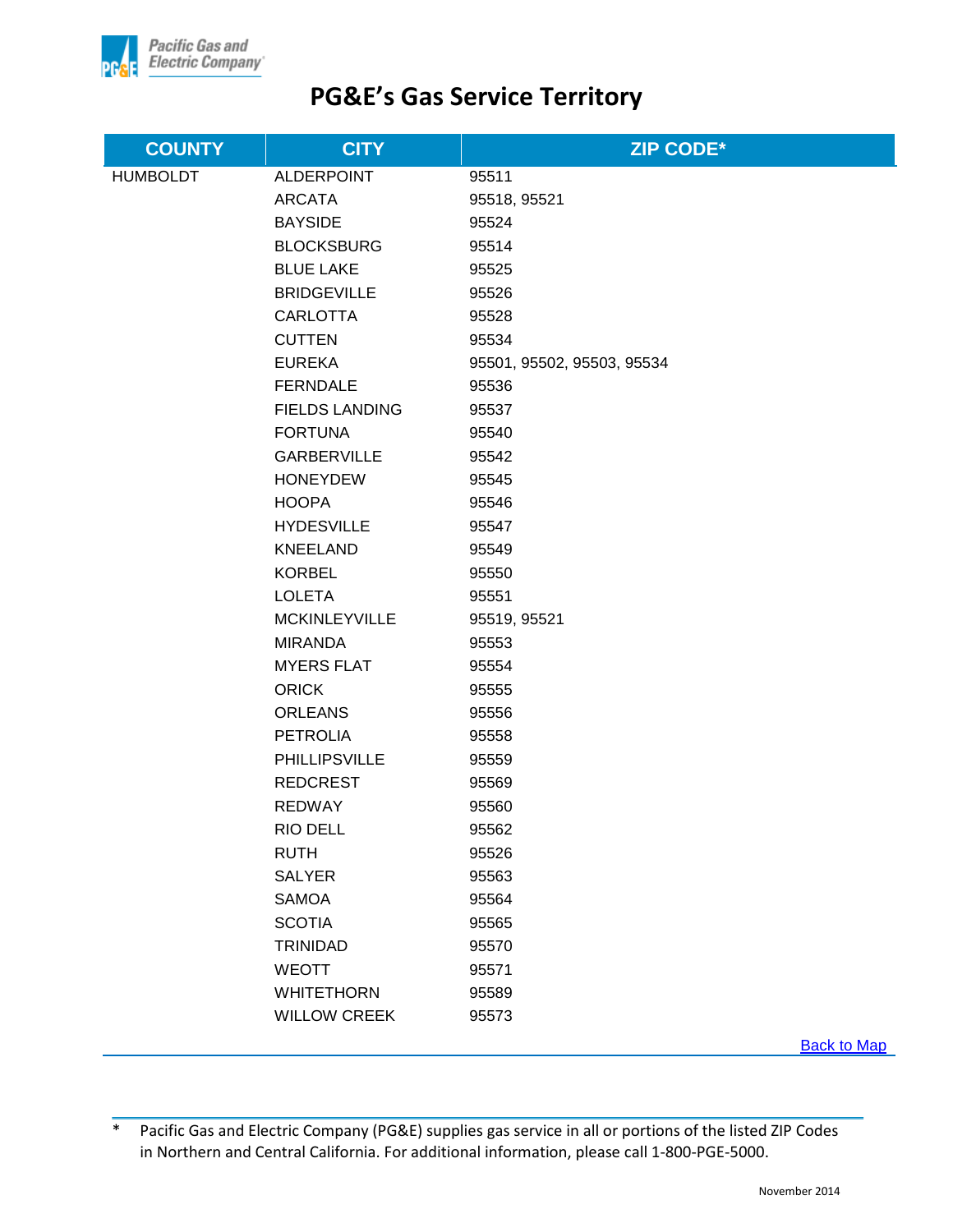

| <b>COUNTY</b> | <b>CITY</b>           | <b>ZIP CODE*</b>                                                                             |
|---------------|-----------------------|----------------------------------------------------------------------------------------------|
| <b>KERN</b>   | <b>ARVIN</b>          | 93203                                                                                        |
|               | <b>BAKERSFIELD</b>    | 93301, 93302, 93303, 93304, 93305, 93306, 93307, 93308,<br>93309, 93311, 93312, 93313, 93314 |
|               | <b>BORON</b>          | 93516                                                                                        |
|               | <b>EDWARDS</b>        | 93523                                                                                        |
|               | <b>FELLOWS</b>        | 93224                                                                                        |
|               | <b>INYOKERN</b>       | 93527                                                                                        |
|               | <b>MARICOPA</b>       | 93252                                                                                        |
|               | <b>MOJAVE</b>         | 93502                                                                                        |
|               | <b>RIDGECREST</b>     | 93555                                                                                        |
|               | <b>SHAFTER</b>        | 93263                                                                                        |
|               | <b>TAFT</b>           | 93268                                                                                        |
|               | <b>TEHACHAPI</b>      | 93561                                                                                        |
|               | <b>WASCO</b>          | 93280                                                                                        |
|               |                       |                                                                                              |
| <b>KINGS</b>  | <b>AVENAL</b>         | 93204                                                                                        |
|               | <b>KETTLEMAN CITY</b> | 93239                                                                                        |
|               |                       | <b>Back to Map</b>                                                                           |

<sup>\*</sup> Pacific Gas and Electric Company (PG&E) supplies gas service in all or portions of the listed ZIP Codes in Northern and Central California. For additional information, please call 1-800-PGE-5000.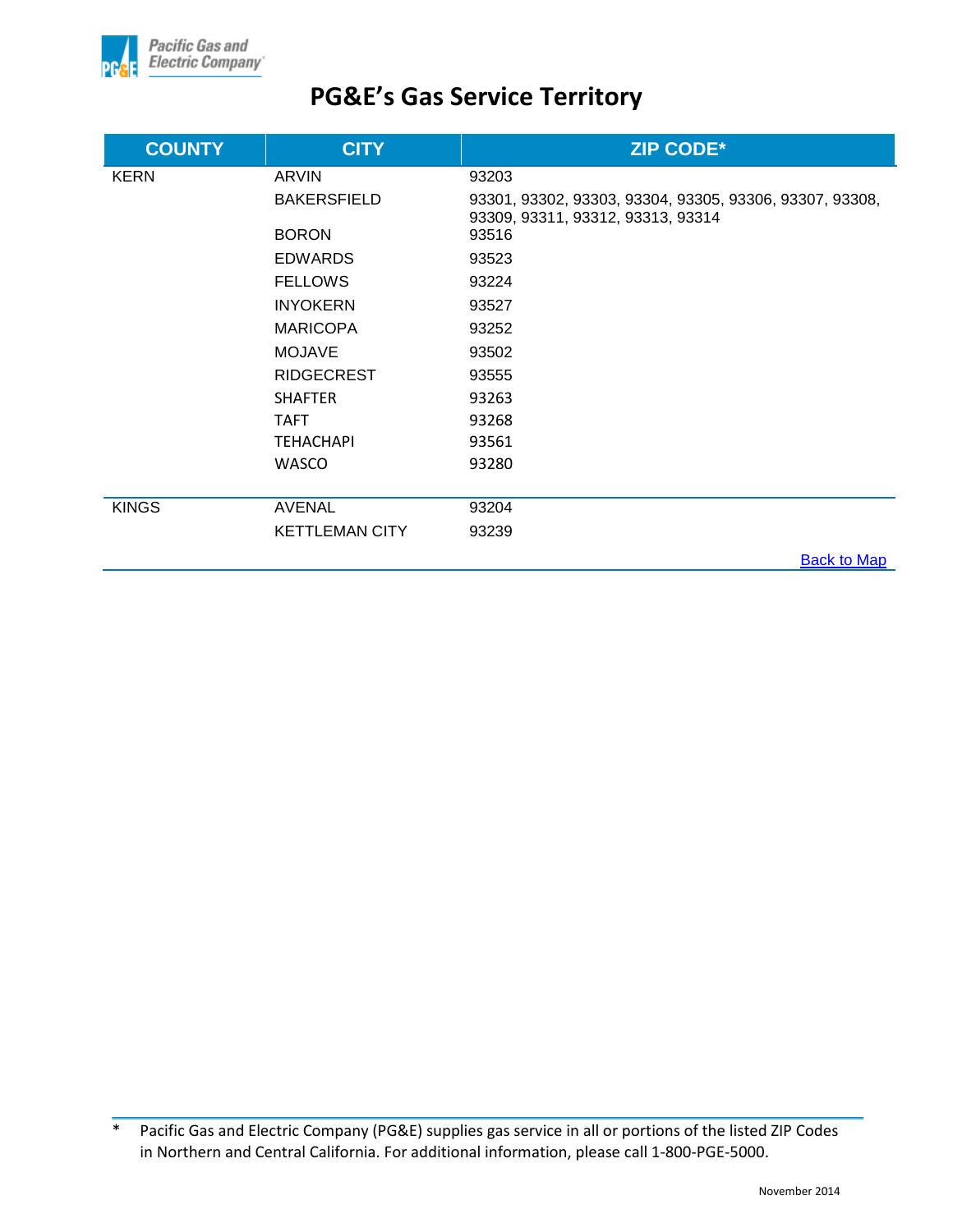

| <b>COUNTY</b> | <b>CITY</b>           | <b>ZIP CODE*</b>           |                    |
|---------------|-----------------------|----------------------------|--------------------|
| <b>LAKE</b>   | <b>CLEARLAKE</b>      | 95422, 95423, 95424        |                    |
|               | <b>CLEARLAKE OAKS</b> | 95423                      |                    |
|               | <b>CLEARLAKE PARK</b> | 95424                      |                    |
|               | <b>COBB</b>           | 95426                      |                    |
|               | <b>FINLEY</b>         | 95435                      |                    |
|               | <b>GLENHAVEN</b>      | 95443                      |                    |
|               | HIDDEN VALLEY LAKE    | 95467                      |                    |
|               | <b>KELSEYVILLE</b>    | 95451                      |                    |
|               | <b>LAKEPORT</b>       | 95453                      |                    |
|               | LOCH LOMOND           | 95461                      |                    |
|               | <b>LOWER LAKE</b>     | 95457                      |                    |
|               | <b>LUCERNE</b>        | 95458                      |                    |
|               | <b>MIDDLETOWN</b>     | 95461                      |                    |
|               | <b>NICE</b>           | 95464                      |                    |
|               | <b>UPPER LAKE</b>     | 95485, 95493               |                    |
|               | <b>WITTER SPRINGS</b> | 95493                      |                    |
| <b>MADERA</b> | <b>AHWAHNEE</b>       | 93601                      |                    |
|               | <b>BASS LAKE</b>      | 93604, 93669               |                    |
|               | <b>BERENDA</b>        | 93637                      |                    |
|               | <b>CHOWCHILLA</b>     | 93610                      |                    |
|               | COARSEGOLD            | 93614                      |                    |
|               | <b>MADERA</b>         | 93636, 93637, 93638, 93639 |                    |
|               | <b>NORTH FORK</b>     | 93643                      |                    |
|               | O NEALS               | 93645                      |                    |
|               | <b>OAKHURST</b>       | 93644                      |                    |
|               | <b>RAYMOND</b>        | 93653                      |                    |
|               | <b>WISHON</b>         | 93669                      |                    |
|               |                       |                            | <b>Back to Map</b> |

<sup>\*</sup> Pacific Gas and Electric Company (PG&E) supplies gas service in all or portions of the listed ZIP Codes in Northern and Central California. For additional information, please call 1-800-PGE-5000.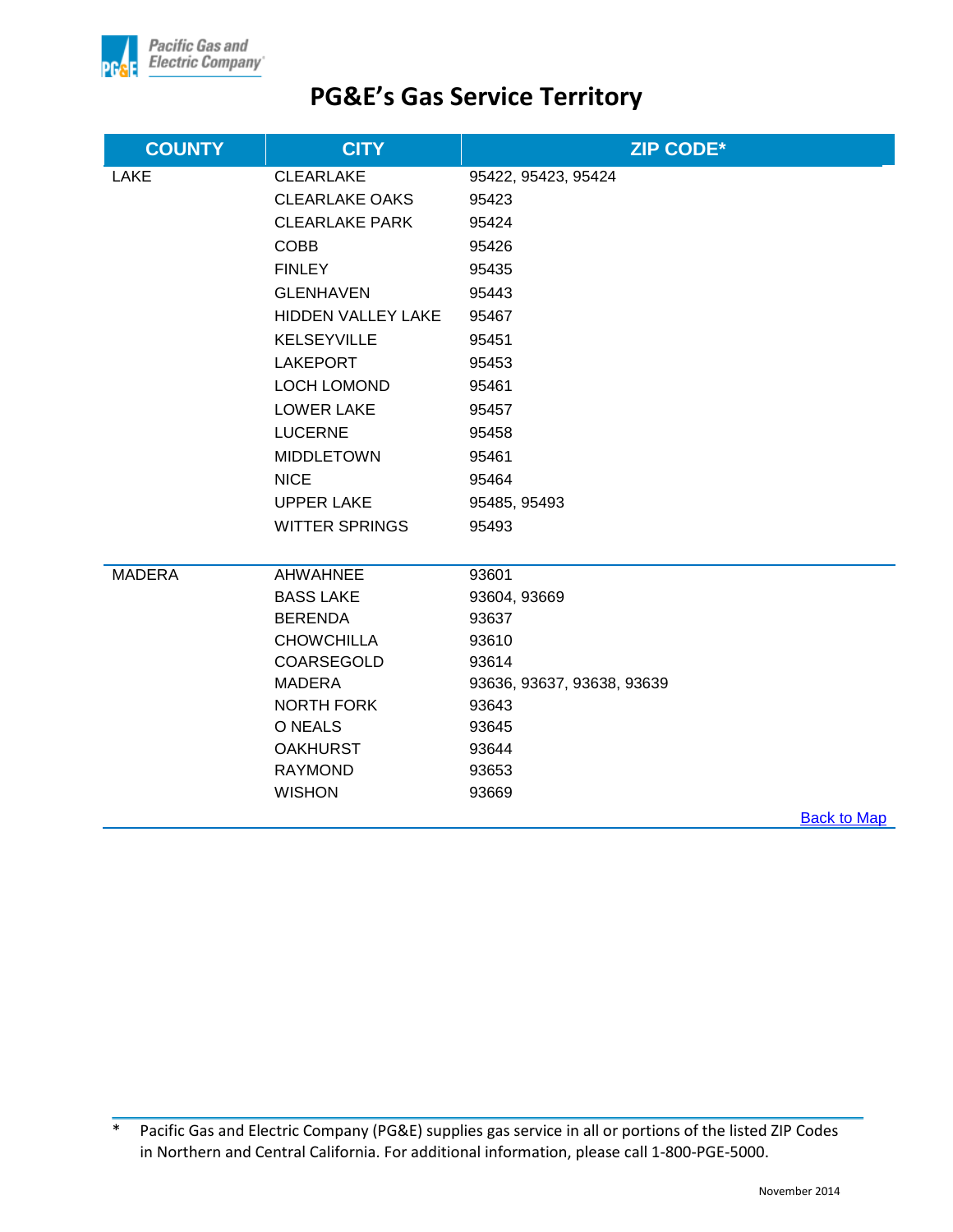

| <b>COUNTY</b> | <b>CITY</b>          | <b>ZIP CODE*</b>                  |
|---------------|----------------------|-----------------------------------|
| <b>MARIN</b>  | <b>BELVEDERE</b>     | 94920                             |
|               | <b>BOLINAS</b>       | 94924                             |
|               | <b>CORTE MADERA</b>  | 94925, 94976                      |
|               | <b>DILLON BEACH</b>  | 94929                             |
|               | <b>FAIRFAX</b>       | 94930                             |
|               | <b>FOREST KNOLLS</b> | 94933                             |
|               | GREENBRAE            | 94904                             |
|               | <b>INVERNESS</b>     | 94937                             |
|               | <b>KENTFIELD</b>     | 94904, 94914                      |
|               | <b>LAGUNITAS</b>     | 94938                             |
|               | <b>LARKSPUR</b>      | 94939, 94977                      |
|               | MARSHALL             | 94940                             |
|               | MILL VALLEY          | 94941, 94942                      |
|               | <b>MUIR BEACH</b>    | 94965                             |
|               | <b>NICASIO</b>       | 94946                             |
|               | <b>NOVATO</b>        | 94945, 94947, 94948, 94949, 94998 |
|               | <b>OLEMA</b>         | 94950                             |
|               | POINT REYES STATION  | 94956                             |
|               | <b>ROSS</b>          | 94957                             |
|               | <b>SAN ANSELMO</b>   | 94901, 94960                      |
|               | <b>SAN GERONIMO</b>  | 94963                             |
|               | <b>SAN QUENTIN</b>   | 94964                             |
|               | <b>SAN RAFAEL</b>    | 94901, 94903, 94912, 94913, 94915 |
|               | <b>SAUSALITO</b>     | 94965, 94966                      |
|               | <b>STINSON BEACH</b> | 94970                             |
|               | <b>TIBURON</b>       | 94920                             |
|               | <b>TOMALES</b>       | 94971                             |
|               | <b>WOODACRE</b>      | 94973                             |
|               |                      | <b>Back to Map</b>                |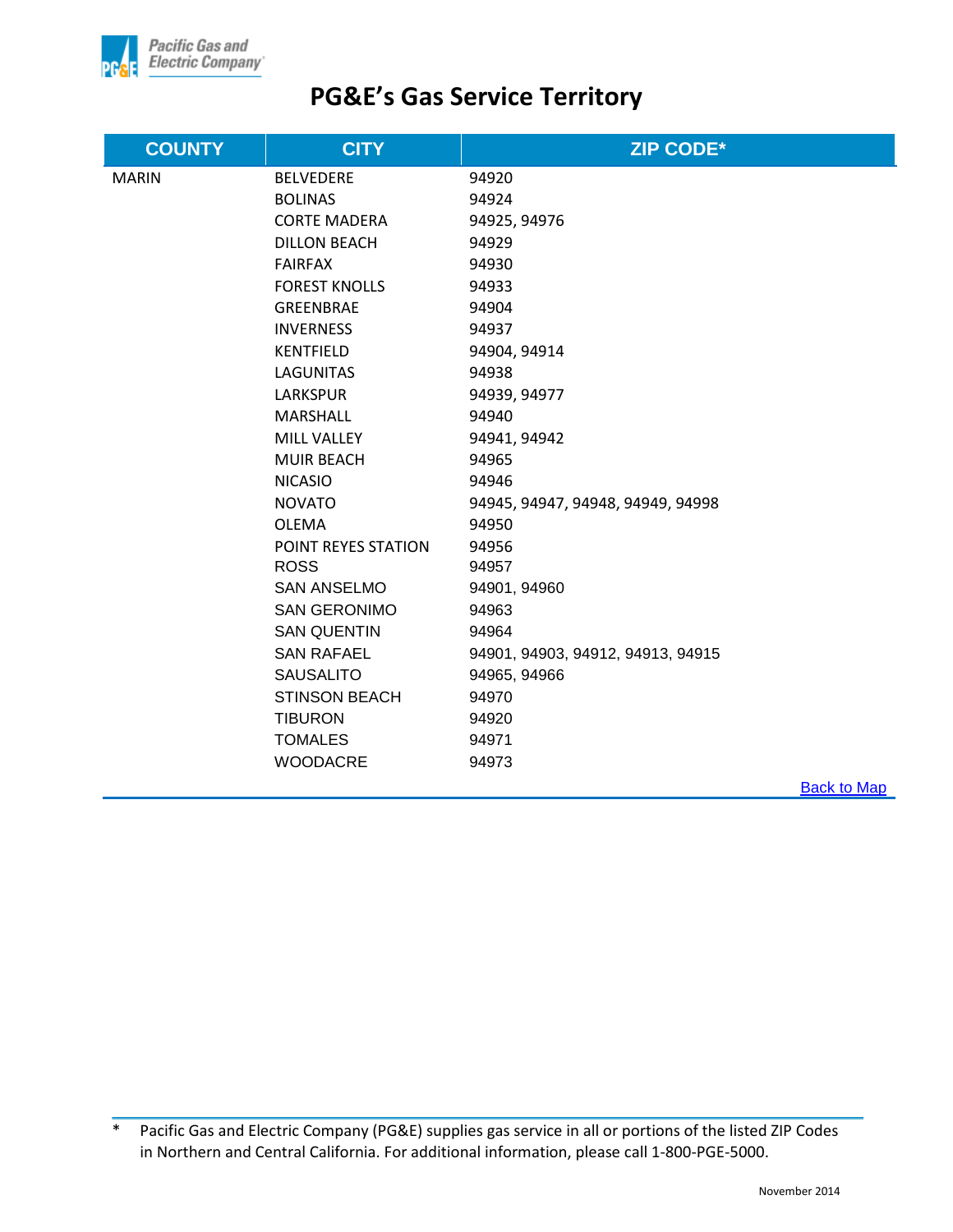

| <b>COUNTY</b>    | <b>CITY</b>         | <b>ZIP CODE*</b> |                    |
|------------------|---------------------|------------------|--------------------|
| <b>MENDOCINO</b> | <b>ALBION</b>       | 95410            |                    |
|                  | <b>BOONVILLE</b>    | 95415            |                    |
|                  | <b>BRANSCOMB</b>    | 95417            |                    |
|                  | <b>CALPELLA</b>     | 95418            |                    |
|                  | <b>CASPAR</b>       | 95420            |                    |
|                  | <b>COMPTCHE</b>     | 95427            |                    |
|                  | COVELO              | 95428            |                    |
|                  | <b>DOS RIOS</b>     | 95429            |                    |
|                  | <b>ELK</b>          | 95432            |                    |
|                  | <b>FORT BRAGG</b>   | 95437            |                    |
|                  | <b>GUALALA</b>      | 95445            |                    |
|                  | <b>HOPLAND</b>      | 95449            |                    |
|                  | <b>LAYTONVILLE</b>  | 95417, 95454     |                    |
|                  | <b>LEGGETT</b>      | 95585            |                    |
|                  | <b>LITTLE RIVER</b> | 95456            |                    |
|                  | <b>MANCHESTER</b>   | 95459            |                    |
|                  | <b>MENDOCINO</b>    | 95460            |                    |
|                  | <b>NAVARRO</b>      | 95463            |                    |
|                  | PHILO               | 95466            |                    |
|                  | <b>PIERCY</b>       | 95587            |                    |
|                  | POINT ARENA         | 95468            |                    |
|                  | POTTER VALLEY       | 95469            |                    |
|                  | REDWOOD VALLEY      | 95470            |                    |
|                  | <b>TALMAGE</b>      | 95481            |                    |
|                  | <b>UKIAH</b>        | 95482            |                    |
|                  | <b>WESTPORT</b>     | 95488            |                    |
|                  | <b>WILLITS</b>      | 95490            |                    |
|                  | <b>YORKVILLE</b>    | 95494            |                    |
|                  |                     |                  | <b>Back to Map</b> |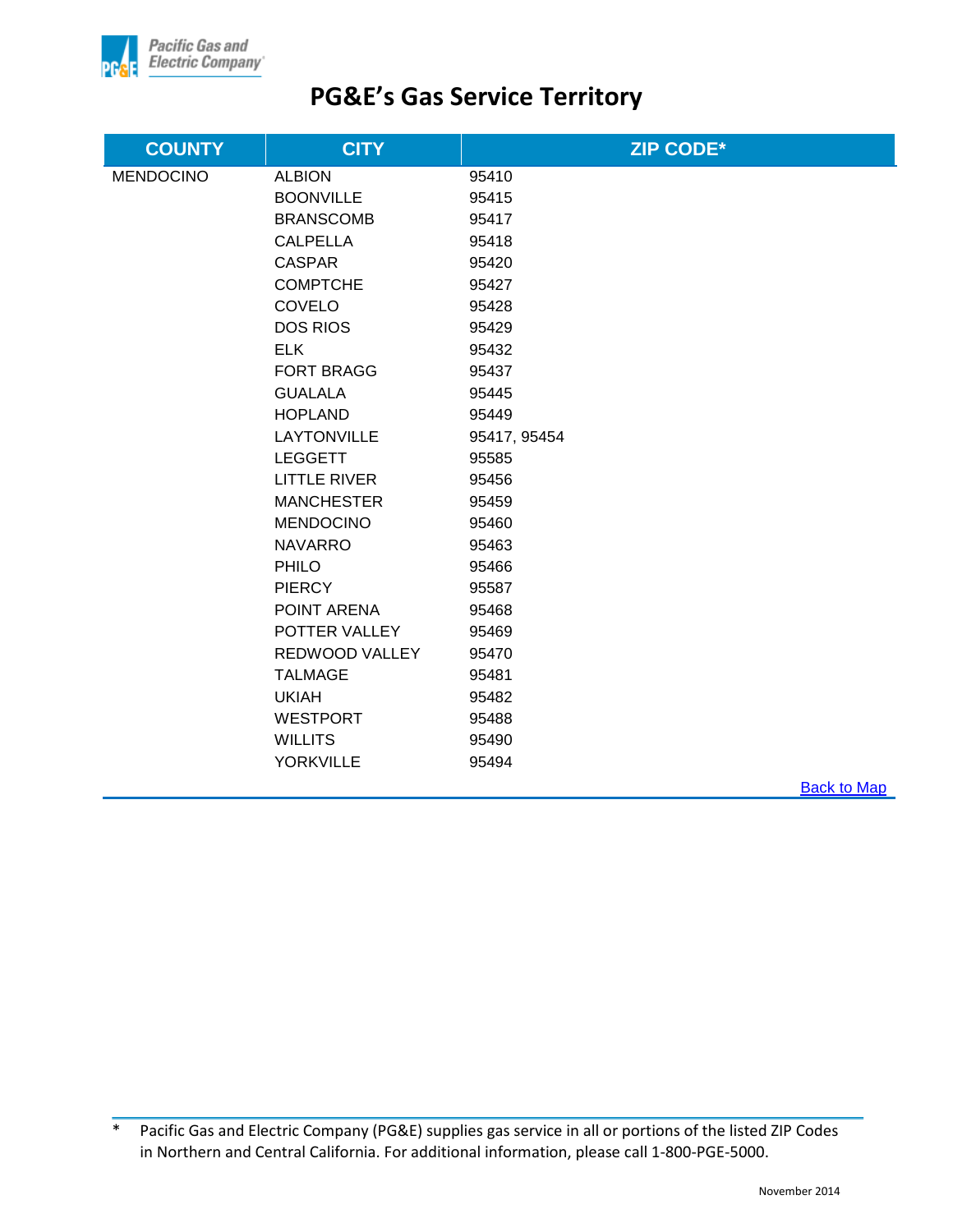

| <b>COUNTY</b> | <b>CITY</b>            | <b>ZIP CODE*</b>                  |                    |
|---------------|------------------------|-----------------------------------|--------------------|
| <b>MERCED</b> | <b>ATWATER</b>         | 95301                             |                    |
|               | <b>BALLICO</b>         | 95303                             |                    |
|               | <b>CRESSEY</b>         | 95312                             |                    |
|               | <b>DELHI</b>           | 95315                             |                    |
|               | <b>DOS PALOS</b>       | 93620, 93665                      |                    |
|               | EL NIDO                | 95317                             |                    |
|               | <b>GUSTINE</b>         | 95322                             |                    |
|               | <b>HILMAR</b>          | 95324                             |                    |
|               | LE GRAND               | 95333                             |                    |
|               | <b>LIVINGSTON</b>      | 95334                             |                    |
|               | LOS BANOS              | 93635                             |                    |
|               | <b>MERCED</b>          | 95340, 95341, 95343, 95344, 95348 |                    |
|               | <b>PLANADA</b>         | 95365                             |                    |
|               | <b>SANTA NELLA</b>     | 95322                             |                    |
|               | <b>SNELLING</b>        | 95369                             |                    |
|               | <b>SOUTH DOS PALOS</b> | 93665                             |                    |
|               | <b>STEVINSON</b>       | 95374                             |                    |
|               | <b>WINTON</b>          | 95388                             |                    |
|               |                        |                                   | <b>Back to Map</b> |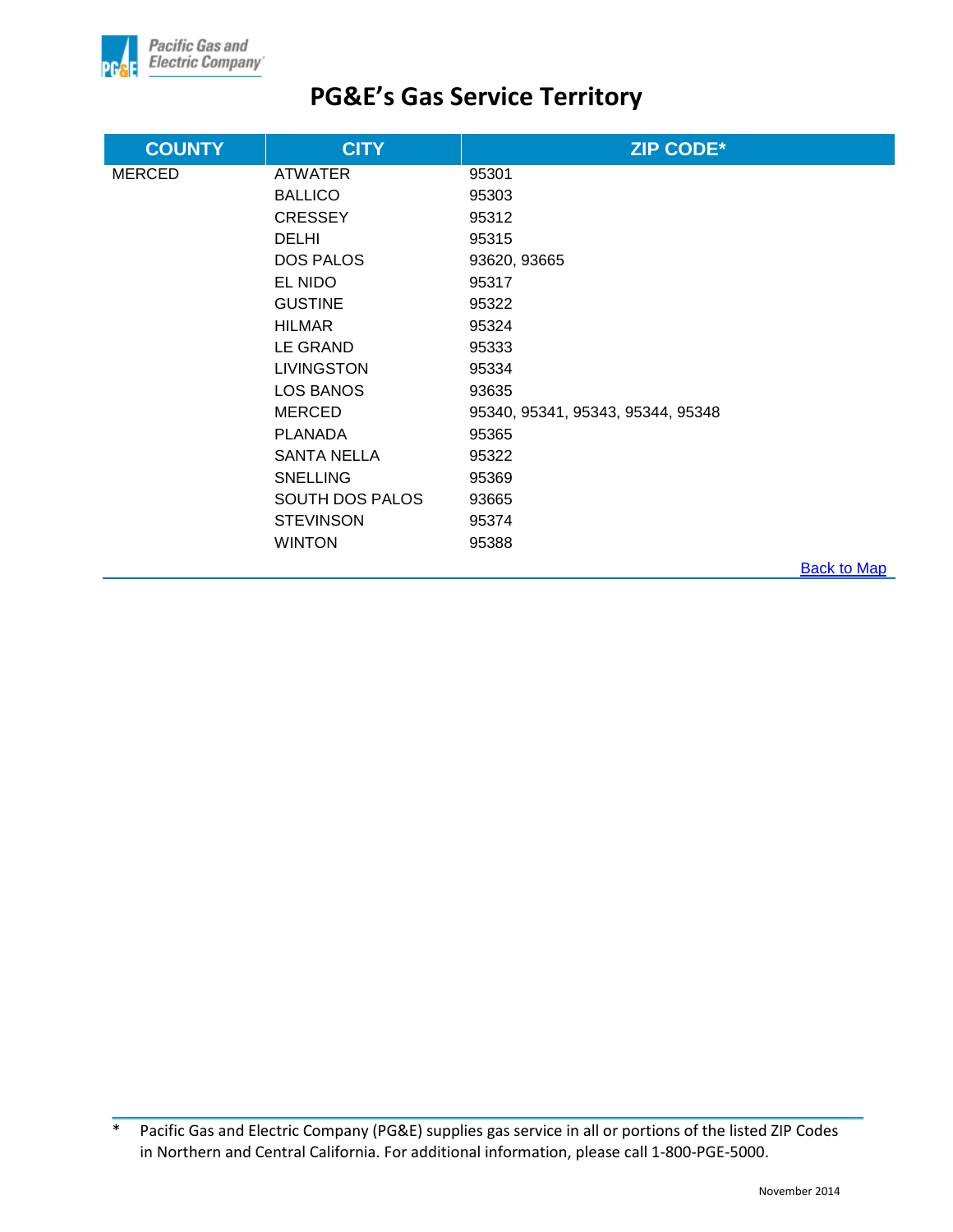

| <b>COUNTY</b>   | <b>CITY</b>            | <b>ZIP CODE*</b>                                                 |
|-----------------|------------------------|------------------------------------------------------------------|
| <b>MONTEREY</b> | <b>AROMAS</b>          | 95004                                                            |
|                 | <b>BIG SUR</b>         | 93920                                                            |
|                 | <b>BRADLEY</b>         | 93426                                                            |
|                 | <b>CARMEL</b>          | 93921, 93922, 93923                                              |
|                 | <b>CARMEL VALLEY</b>   | 93924                                                            |
|                 | <b>CASTROVILLE</b>     | 95012                                                            |
|                 | <b>CHUALAR</b>         | 93925                                                            |
|                 | <b>DEL REY OAKS</b>    | 93940                                                            |
|                 | <b>GONZALES</b>        | 93926                                                            |
|                 | <b>GREENFIELD</b>      | 93927                                                            |
|                 | <b>JOLON</b>           | 93928                                                            |
|                 | <b>KING CITY</b>       | 93930                                                            |
|                 | <b>LOCKWOOD</b>        | 93932                                                            |
|                 | <b>MARINA</b>          | 93933                                                            |
|                 | <b>MONTEREY</b>        | 93940, 93942, 93943, 93944                                       |
|                 | <b>MOSS LANDING</b>    | 95039                                                            |
|                 | PACIFIC GROVE          | 93950                                                            |
|                 | PEBBLE BEACH           | 93953                                                            |
|                 | PRUNEDALE              | 93907                                                            |
|                 | <b>SALINAS</b>         | 93901, 93902, 93905, 93906, 93907, 93908, 93912, 93915,<br>93962 |
|                 | <b>SAN ARDO</b>        | 93450                                                            |
|                 | <b>SAN LUCAS</b>       | 93954                                                            |
|                 | <b>SAND CITY</b>       | 93955                                                            |
|                 | <b>SEASIDE</b>         | 93955                                                            |
|                 | <b>SOLEDAD</b>         | 93960                                                            |
|                 | <b>SPRECKELS</b>       | 93962                                                            |
|                 |                        |                                                                  |
| <b>NAPA</b>     | <b>AMERICAN CANYON</b> | 94503                                                            |
|                 | <b>ANGWIN</b>          | 94508, 94576                                                     |
|                 | <b>CALISTOGA</b>       | 94515                                                            |
|                 | <b>DEER PARK</b>       | 94576                                                            |
|                 | <b>NAPA</b>            | 94558, 94559, 94581                                              |
|                 | <b>OAKVILLE</b>        | 94562                                                            |
|                 | POPE VALLEY            | 94567                                                            |
|                 | <b>RUTHERFORD</b>      | 94573                                                            |
|                 | <b>SAINT HELENA</b>    | 94574                                                            |
|                 | <b>VALLEJO</b>         | 94503                                                            |
|                 | YOUNTVILLE             | 94599                                                            |
|                 |                        | Rock to Man                                                      |

**Back to Map**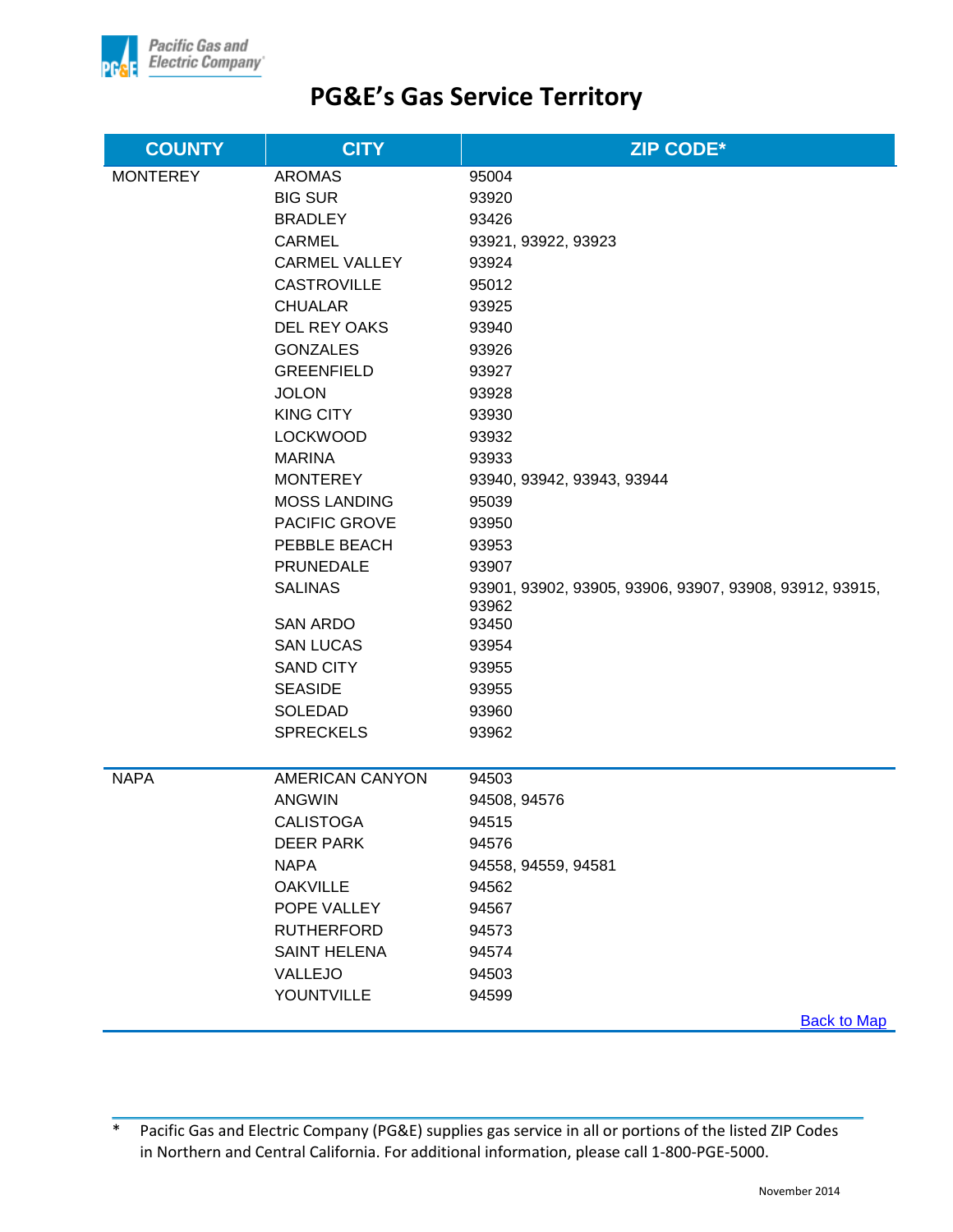

| <b>COUNTY</b> | <b>CITY</b>           | <b>ZIP CODE*</b>           |                    |
|---------------|-----------------------|----------------------------|--------------------|
| <b>NEVADA</b> | <b>CEDAR RIDGE</b>    | 95924                      |                    |
|               | <b>CHICAGO PARK</b>   | 95712                      |                    |
|               | <b>GRASS VALLEY</b>   | 95945, 95949               |                    |
|               | <b>NEVADA CITY</b>    | 95959                      |                    |
|               | <b>NORTH SAN JUAN</b> | 95960                      |                    |
|               | PENN VALLEY           | 95946                      |                    |
|               | ROUGH AND READY       | 95975                      |                    |
|               | <b>SMARTSVILLE</b>    | 95977                      |                    |
|               | <b>SODA SPRINGS</b>   | 95728                      |                    |
|               | <b>WASHINGTON</b>     | 95986                      |                    |
|               |                       |                            |                    |
| <b>PLACER</b> | <b>ALTA</b>           | 95701, 95715               |                    |
|               | <b>APPLEGATE</b>      | 95703                      |                    |
|               | <b>AUBURN</b>         | 95602, 95603, 95604        |                    |
|               | <b>COLFAX</b>         | 95713                      |                    |
|               | <b>DUTCH FLAT</b>     | 95714                      |                    |
|               | <b>EMIGRANT GAP</b>   | 95715                      |                    |
|               | <b>FORESTHILL</b>     | 95631                      |                    |
|               | <b>GOLD RUN</b>       | 95717                      |                    |
|               | <b>GRANITE BAY</b>    | 95746                      |                    |
|               | <b>LINCOLN</b>        | 95648                      |                    |
|               | <b>LOOMIS</b>         | 95650                      |                    |
|               | <b>MEADOW VISTA</b>   | 95722                      |                    |
|               | <b>NEWCASTLE</b>      | 95658                      |                    |
|               | <b>NORDEN</b>         | 95724                      |                    |
|               | <b>PENRYN</b>         | 95663                      |                    |
|               | <b>ROCKLIN</b>        | 95677, 95765               |                    |
|               | <b>ROSEVILLE</b>      | 95661, 95678, 95746, 95747 |                    |
|               | <b>SHERIDAN</b>       | 95681                      |                    |
|               | <b>SODA SPRINGS</b>   | 95724                      |                    |
|               | <b>WEIMAR</b>         | 95736                      |                    |
|               |                       |                            | <b>Back to Map</b> |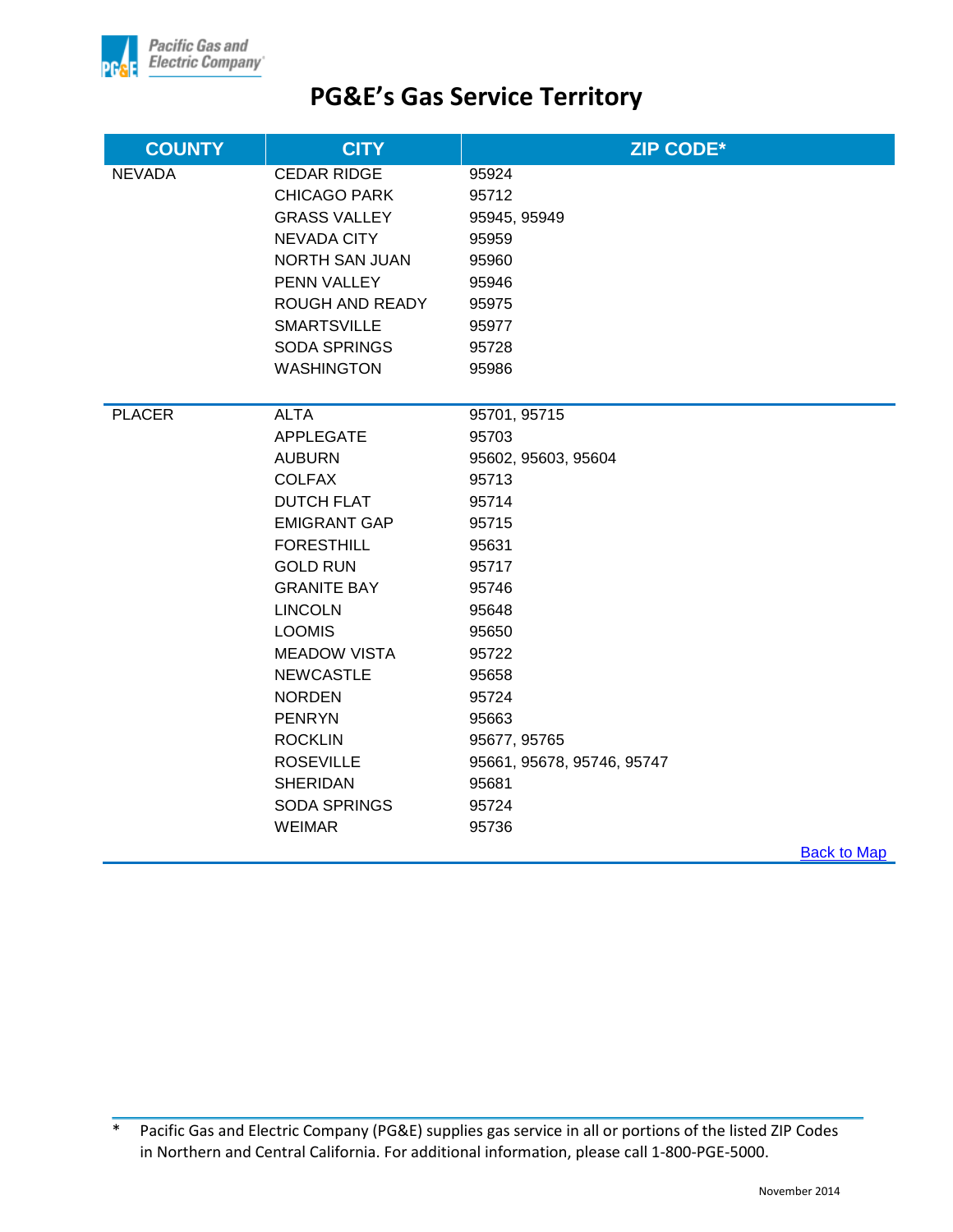

| <b>COUNTY</b>     | <b>CITY</b>            | <b>ZIP CODE*</b>                                                                                                                                                                                                                                                                                                           |
|-------------------|------------------------|----------------------------------------------------------------------------------------------------------------------------------------------------------------------------------------------------------------------------------------------------------------------------------------------------------------------------|
| <b>SACRAMENTO</b> | <b>CARMICHAEL</b>      | 95608                                                                                                                                                                                                                                                                                                                      |
|                   | <b>CITRUS HEIGHTS</b>  | 95608, 95610, 95621, 95628, 95661, 95678, 95841                                                                                                                                                                                                                                                                            |
|                   | <b>ELK GROVE</b>       | 95624, 95757, 95758, 95823, 95826, 95827, 95828, 95829,<br>95835                                                                                                                                                                                                                                                           |
|                   | <b>ELVERTA</b>         | 95626                                                                                                                                                                                                                                                                                                                      |
|                   | <b>FAIR OAKS</b>       | 95628                                                                                                                                                                                                                                                                                                                      |
|                   | <b>FOLSOM</b>          | 95628, 95630, 95662, 95671                                                                                                                                                                                                                                                                                                 |
|                   | <b>GALT</b>            | 95632                                                                                                                                                                                                                                                                                                                      |
|                   | <b>ISLETON</b>         | 94571, 94596, 95641                                                                                                                                                                                                                                                                                                        |
|                   | <b>MATHER</b>          | 95655                                                                                                                                                                                                                                                                                                                      |
|                   | <b>MCCLELLAN</b>       | 95652                                                                                                                                                                                                                                                                                                                      |
|                   | <b>NORTH HIGHLAND</b>  | 95660                                                                                                                                                                                                                                                                                                                      |
|                   | ORANGEVALE             | 95662                                                                                                                                                                                                                                                                                                                      |
|                   | RANCHO CORDOVA         | 95621, 95655, 95662, 95670, 95742, 95758, 95827                                                                                                                                                                                                                                                                            |
|                   | <b>RIO LINDA</b>       | 95673                                                                                                                                                                                                                                                                                                                      |
|                   | <b>RIO VISTA</b>       | 94571                                                                                                                                                                                                                                                                                                                      |
|                   | <b>ROSEVILLE</b>       | 95661                                                                                                                                                                                                                                                                                                                      |
|                   | <b>SACRAMENTO</b>      | 94203, 94211, 95608, 95632, 95634, 95652, 95660, 95662,<br>95673, 95758, 95811, 95812, 95813, 95814, 95815, 95816,<br>95817, 95818, 95819, 95820, 95821, 95822, 95823, 95824,<br>95825, 95826, 95827, 95828, 95829, 95830, 95831, 95832,<br>95833, 95834, 95835, 95836, 95837, 95838, 95841, 95842,<br>95843, 95858, 95864 |
|                   | <b>WALNUT GROVE</b>    | 95690                                                                                                                                                                                                                                                                                                                      |
|                   | <b>WEST SACRAMENTO</b> | 95691                                                                                                                                                                                                                                                                                                                      |
| <b>SAN BENITO</b> | <b>HOLLISTER</b>       | 95023, 95024                                                                                                                                                                                                                                                                                                               |
|                   | <b>PAICINES</b>        | 95043                                                                                                                                                                                                                                                                                                                      |
|                   | SAN JUAN BAUTISTA      | 95045                                                                                                                                                                                                                                                                                                                      |
|                   | <b>TRES PINOS</b>      | 95075                                                                                                                                                                                                                                                                                                                      |
|                   |                        | <b>Back to Map</b>                                                                                                                                                                                                                                                                                                         |

<sup>\*</sup> Pacific Gas and Electric Company (PG&E) supplies gas service in all or portions of the listed ZIP Codes in Northern and Central California. For additional information, please call 1-800-PGE-5000.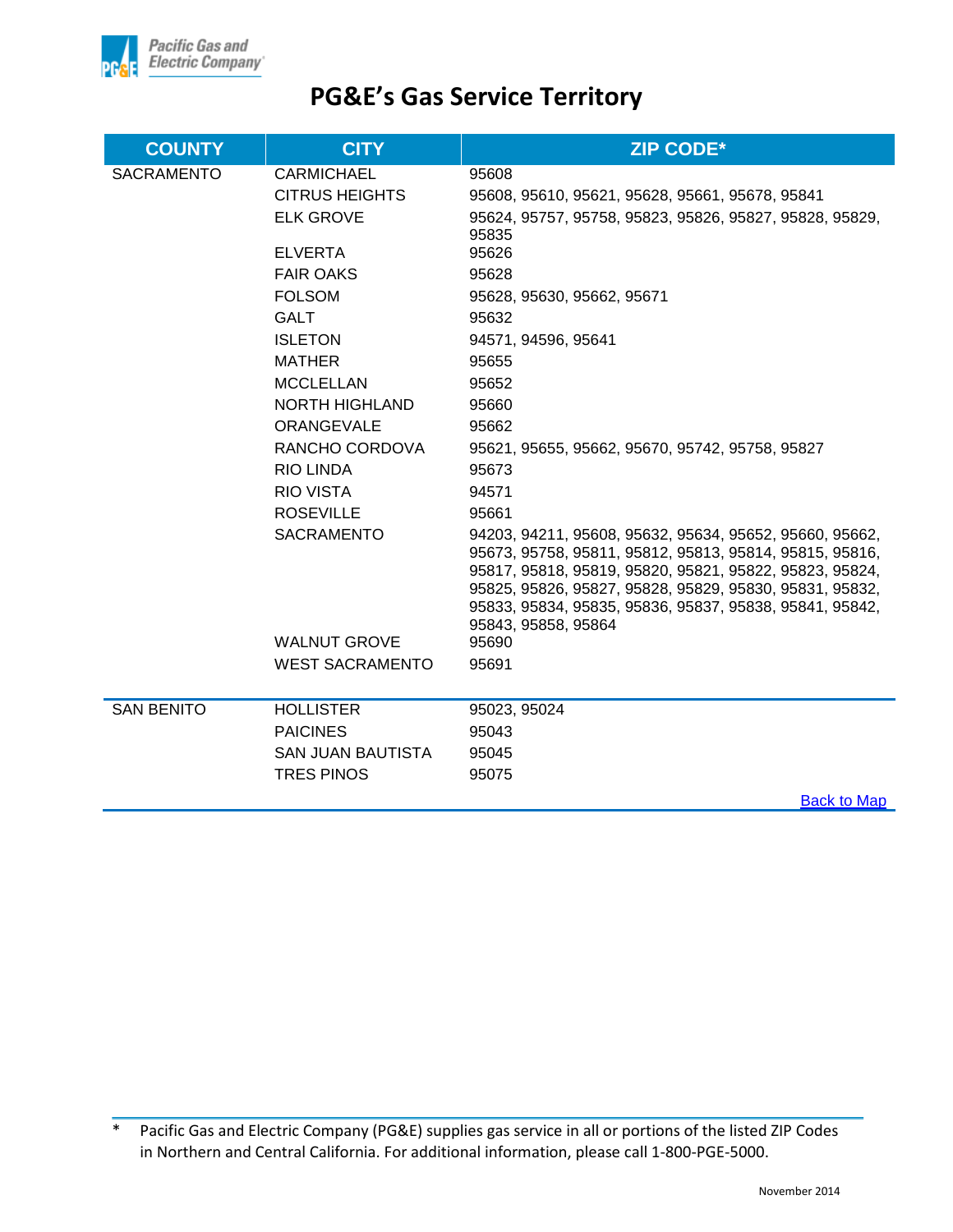

| <b>COUNTY</b>         | <b>CITY</b>             | <b>ZIP CODE*</b>                                                                                                   |
|-----------------------|-------------------------|--------------------------------------------------------------------------------------------------------------------|
| <b>SAN BERNARDINO</b> | <b>AMBOY</b>            | 92304                                                                                                              |
|                       | <b>BORON</b>            | 93516                                                                                                              |
|                       | <b>DAGGETT</b>          | 92327                                                                                                              |
|                       | <b>HINKLEY</b>          | 92347                                                                                                              |
|                       | LUCERNE VALLEY          | 92356                                                                                                              |
|                       | <b>NEEDLES</b>          | 92363                                                                                                              |
|                       | <b>NEWBERRY SPRINGS</b> | 92365                                                                                                              |
|                       | <b>ORO GRANDE</b>       | 92368                                                                                                              |
|                       | <b>RED MOUNTAIN</b>     | 93558                                                                                                              |
|                       | <b>RIDGECREST</b>       | 93555                                                                                                              |
|                       | <b>TRONA</b>            | 93562                                                                                                              |
|                       | <b>VICTORVILLE</b>      | 92394                                                                                                              |
| <b>SAN FRANCISCO</b>  | <b>SAN FRANCISCO</b>    | 94101, 94102, 94103, 94104, 94105, 94106, 94107, 94108,                                                            |
|                       |                         | 94109, 94110, 94111, 94112, 94114, 94115, 94116, 94117,                                                            |
|                       |                         | 94118, 94119, 94120, 94121, 94122, 94123, 94124, 94125,<br>94126, 94127, 94128, 94129, 94130, 94131, 94132, 94133, |
|                       |                         | 94134, 94135, 94136, 94137, 94138, 94139, 94140, 94141,                                                            |
|                       |                         | 94142, 94143, 94144, 94145, 94146, 94147, 94150, 94151,                                                            |
|                       |                         | 94152, 94153, 94154, 94155, 94156, 94158, 94159, 94160,                                                            |
|                       |                         | 94161, 94162, 94163, 94164, 94171, 94172, 94175, 94177,<br>94188, 94199                                            |
|                       |                         |                                                                                                                    |
| <b>SAN JOAQUIN</b>    | <b>ACAMPO</b>           | 95220                                                                                                              |
|                       | <b>BANTA</b>            | 95304                                                                                                              |
|                       | <b>CLEMENTS</b>         | 95227                                                                                                              |
|                       | <b>ESCALON</b>          | 95320                                                                                                              |
|                       | <b>FRENCH CAMP</b>      | 95231                                                                                                              |
|                       | <b>GALT</b>             | 95632                                                                                                              |
|                       | <b>HOLT</b>             | 95234                                                                                                              |
|                       | <b>LATHROP</b>          | 95330                                                                                                              |
|                       | <b>LINDEN</b>           | 95236                                                                                                              |
|                       | <b>LOCKEFORD</b>        | 95237                                                                                                              |
|                       | <b>LODI</b>             | 95240, 95241, 95242                                                                                                |
|                       | <b>MANTECA</b>          | 95336, 95337                                                                                                       |
|                       | <b>MOUNTAIN HOUSE</b>   | 95391                                                                                                              |
|                       | <b>RIPON</b>            | 95366                                                                                                              |
|                       | <b>STOCKTON</b>         | 95201, 95202, 95203, 95204, 95205, 95206, 95207, 95208,<br>95209, 95210, 95211, 95212, 95213, 95215, 95219, 95267  |
|                       | <b>THORNTON</b>         | 95686                                                                                                              |
|                       | <b>TRACY</b>            | 95304, 95376, 95377, 95378, 95391                                                                                  |
|                       | <b>VICTOR</b>           | 95253                                                                                                              |
|                       | <b>WOODBRIDGE</b>       | 95258                                                                                                              |
|                       |                         | <b>Back to Map</b>                                                                                                 |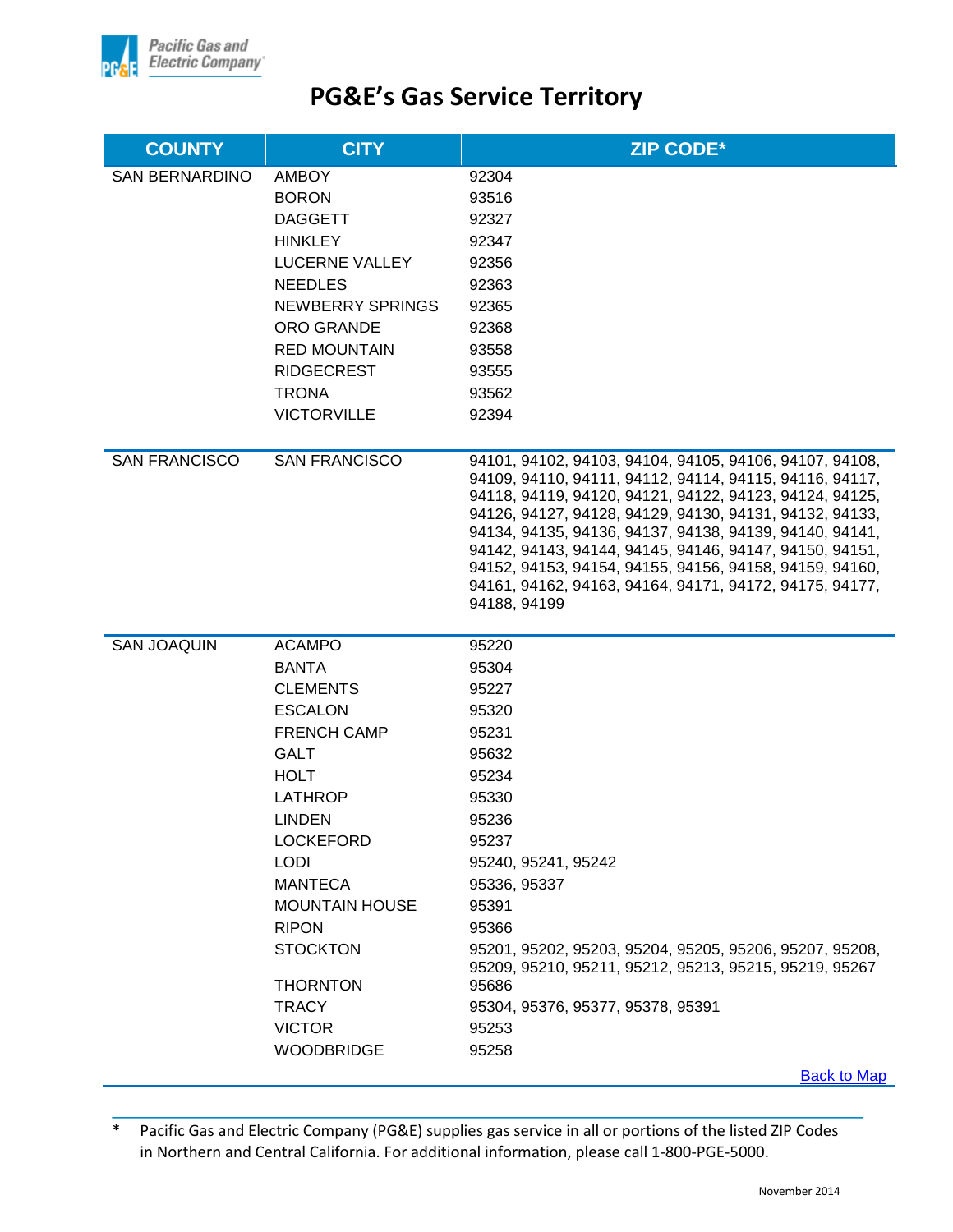

| <b>COUNTY</b>          | <b>CITY</b>            | <b>ZIP CODE*</b>                                       |
|------------------------|------------------------|--------------------------------------------------------|
| <b>SAN LUIS OBISPO</b> | ARROYO GRANDE          | 93420, 93421                                           |
|                        | ATASCADERO             | 93422, 93423                                           |
|                        | AVILA BEACH            | 93424                                                  |
|                        | <b>CAMBRIA</b>         | 93428                                                  |
|                        | <b>CAYUCOS</b>         | 93430                                                  |
|                        | <b>CRESTON</b>         | 93432                                                  |
|                        | <b>GROVER BEACH</b>    | 93433, 93483                                           |
|                        | <b>HARMONY</b>         | 93435                                                  |
|                        | HERITAGE RANCH         | 93446                                                  |
|                        | LOS OSOS               | 93402, 93412                                           |
|                        | MORRO BAY              | 93442, 93443                                           |
|                        | <b>NIPOMO</b>          | 93444                                                  |
|                        | <b>OCEANO</b>          | 93445                                                  |
|                        | <b>PARKFIELD</b>       | 93451                                                  |
|                        | <b>PASO ROBLES</b>     | 93446, 93447                                           |
|                        | PISMO BEACH            | 93448, 93449                                           |
|                        | RAGGED POINT           | 93452                                                  |
|                        | <b>SAN LUIS OBISPO</b> | 93401, 93402, 93403, 93405, 93406, 93407, 93408, 93409 |
|                        | <b>SAN MIGUEL</b>      | 93451                                                  |
|                        | <b>SAN SIMEON</b>      | 93452                                                  |
|                        | SANTA MARGARITA        | 93453                                                  |
|                        | <b>SHANDON</b>         | 93461                                                  |
|                        | <b>TEMPLETON</b>       | 93465                                                  |
|                        |                        | <b>Back to Map</b>                                     |

<sup>\*</sup> Pacific Gas and Electric Company (PG&E) supplies gas service in all or portions of the listed ZIP Codes in Northern and Central California. For additional information, please call 1-800-PGE-5000.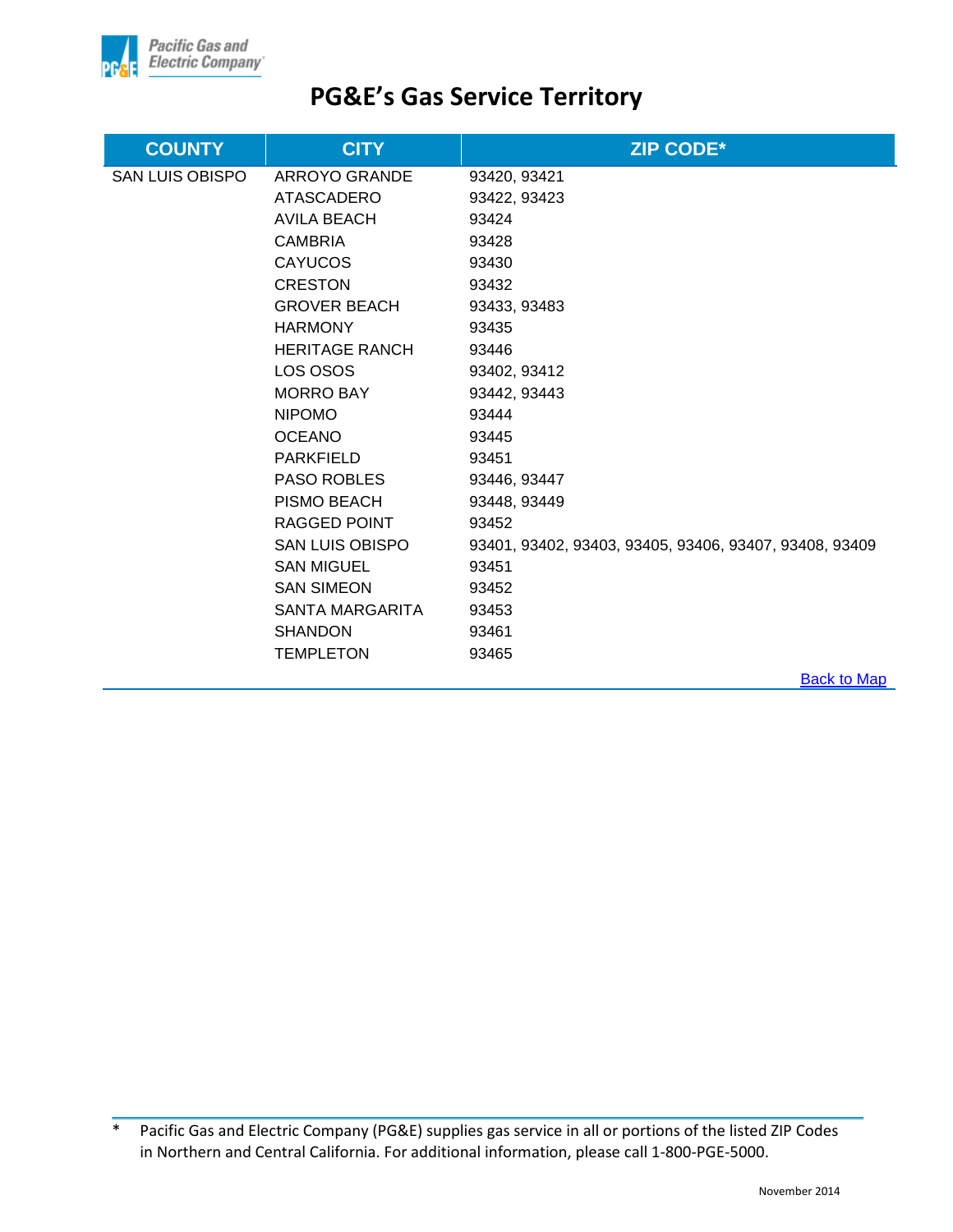

| <b>COUNTY</b>    | <b>CITY</b>           | <b>ZIP CODE*</b>                  |             |
|------------------|-----------------------|-----------------------------------|-------------|
| <b>SAN MATEO</b> | <b>ATHERTON</b>       | 94027                             |             |
|                  | <b>BELMONT</b>        | 94002                             |             |
|                  | <b>BRISBANE</b>       | 94005                             |             |
|                  | <b>BURLINGAME</b>     | 94010, 94011                      |             |
|                  | <b>COLMA</b>          | 94014                             |             |
|                  | DALY CITY             | 94013, 94014, 94015, 94016        |             |
|                  | <b>EAST PALO ALTO</b> | 94303                             |             |
|                  | EL GRANADA            | 94018                             |             |
|                  | <b>EMERALD HILLS</b>  | 94062                             |             |
|                  | <b>FOSTER CITY</b>    | 94404                             |             |
|                  | <b>HALF MOON BAY</b>  | 94019                             |             |
|                  | <b>HILLSBOROUGH</b>   | 94010                             |             |
|                  | LA HONDA              | 94020                             |             |
|                  | <b>LOMA MAR</b>       | 94021                             |             |
|                  | <b>MENLO PARK</b>     | 94025, 94026, 94027, 94028        |             |
|                  | <b>MILLBRAE</b>       | 94030                             |             |
|                  | <b>MONTARA</b>        | 94037                             |             |
|                  | <b>MOSS BEACH</b>     | 94038                             |             |
|                  | <b>PACIFICA</b>       | 94044                             |             |
|                  | <b>PESCADERO</b>      | 94060                             |             |
|                  | PORTOLA VALLEY        | 94028                             |             |
|                  | <b>REDWOOD CITY</b>   | 94061, 94062, 94063, 94064, 94065 |             |
|                  | <b>SAN BRUNO</b>      | 94066                             |             |
|                  | <b>SAN CARLOS</b>     | 94070                             |             |
|                  | <b>SAN GREGORIO</b>   | 94074                             |             |
|                  | <b>SAN MATEO</b>      | 94401, 94402, 94403, 94404, 94497 |             |
|                  | <b>SOUTH SAN</b>      | 94080, 94083                      |             |
|                  | <b>FRANCISCO</b>      |                                   |             |
|                  | <b>WOODSIDE</b>       | 94061, 94062                      |             |
|                  |                       |                                   | Back to Map |

[Back to Map](#page-1-0)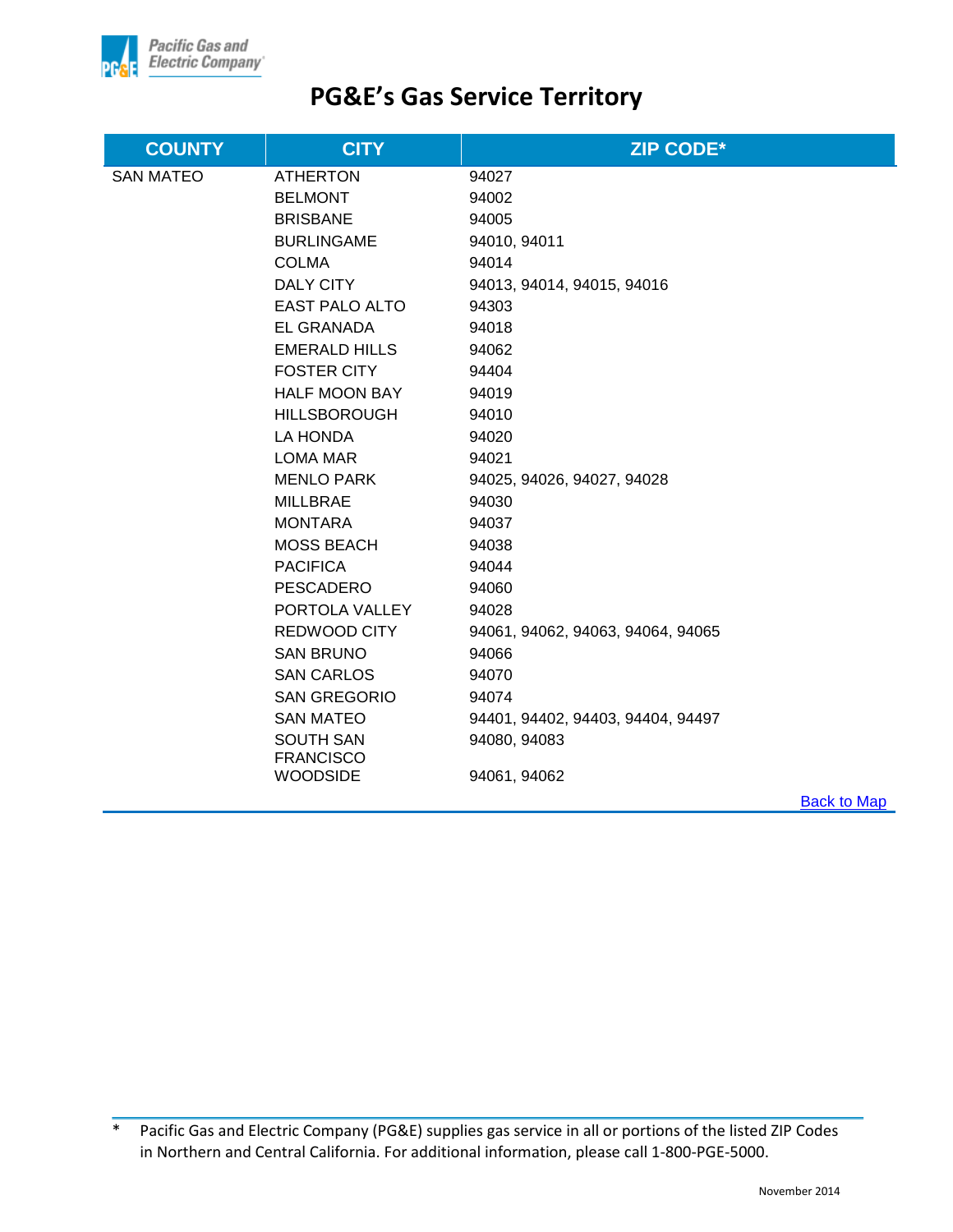

| <b>COUNTY</b>      | <b>CITY</b>           | <b>ZIP CODE*</b>                                                                                                   |
|--------------------|-----------------------|--------------------------------------------------------------------------------------------------------------------|
| <b>SANTA CLARA</b> | <b>CAMPBELL</b>       | 95008, 95009, 95011                                                                                                |
|                    | <b>COYOTE</b>         | 95013                                                                                                              |
|                    | <b>CUPERTINO</b>      | 95014, 95015                                                                                                       |
|                    | <b>GILROY</b>         | 95020, 95021                                                                                                       |
|                    | <b>HOLY CITY</b>      | 95026                                                                                                              |
|                    | <b>LOS ALTOS</b>      | 94022, 94023, 94024                                                                                                |
|                    | LOS ALTOS HILLS       | 94022, 94024                                                                                                       |
|                    | LOS GATOS             | 95030, 95031, 95032, 95033                                                                                         |
|                    | <b>MILPITAS</b>       | 95035, 95036                                                                                                       |
|                    | <b>MONTE SERENO</b>   | 95030                                                                                                              |
|                    | <b>MORGAN HILL</b>    | 95037, 95038                                                                                                       |
|                    | <b>MOUNT HAMILTON</b> | 95140                                                                                                              |
|                    | <b>MOUNTAIN VIEW</b>  | 94035, 94039, 94040, 94041, 94042, 94043                                                                           |
|                    | NEW ALMADEN           | 95042                                                                                                              |
|                    | REDWOOD ESTATES       | 95044                                                                                                              |
|                    | <b>SAN JOSE</b>       | 95002, 95101, 95103, 95106, 95108, 95109, 95110, 95111,                                                            |
|                    |                       | 95112, 95113, 95115, 95116, 95117, 95118, 95119, 95120,                                                            |
|                    |                       | 95121, 95122, 95123, 95124, 95125, 95126, 95127, 95128,                                                            |
|                    |                       | 95129, 95130, 95131, 95132, 95133, 95134, 95135, 95136,<br>95138, 95139, 95140, 95141, 95148, 95150, 95151, 95152, |
|                    |                       | 95153, 95154, 95155, 95156, 95157, 95158, 95159, 95160,                                                            |
|                    |                       | 95161, 95164, 95170, 95172, 95173, 95190, 95191, 95192,                                                            |
|                    |                       | 95193, 95194, 95196                                                                                                |
|                    | <b>SAN MARTIN</b>     | 95046                                                                                                              |
|                    | SARATOGA              | 95070, 95071                                                                                                       |
|                    | <b>STANFORD</b>       | 94305, 94309                                                                                                       |
|                    | <b>SUNNYVALE</b>      | 94085, 94086, 94087, 94088, 94089                                                                                  |
|                    |                       | <b>Back to Map</b>                                                                                                 |

<sup>\*</sup> Pacific Gas and Electric Company (PG&E) supplies gas service in all or portions of the listed ZIP Codes in Northern and Central California. For additional information, please call 1-800-PGE-5000.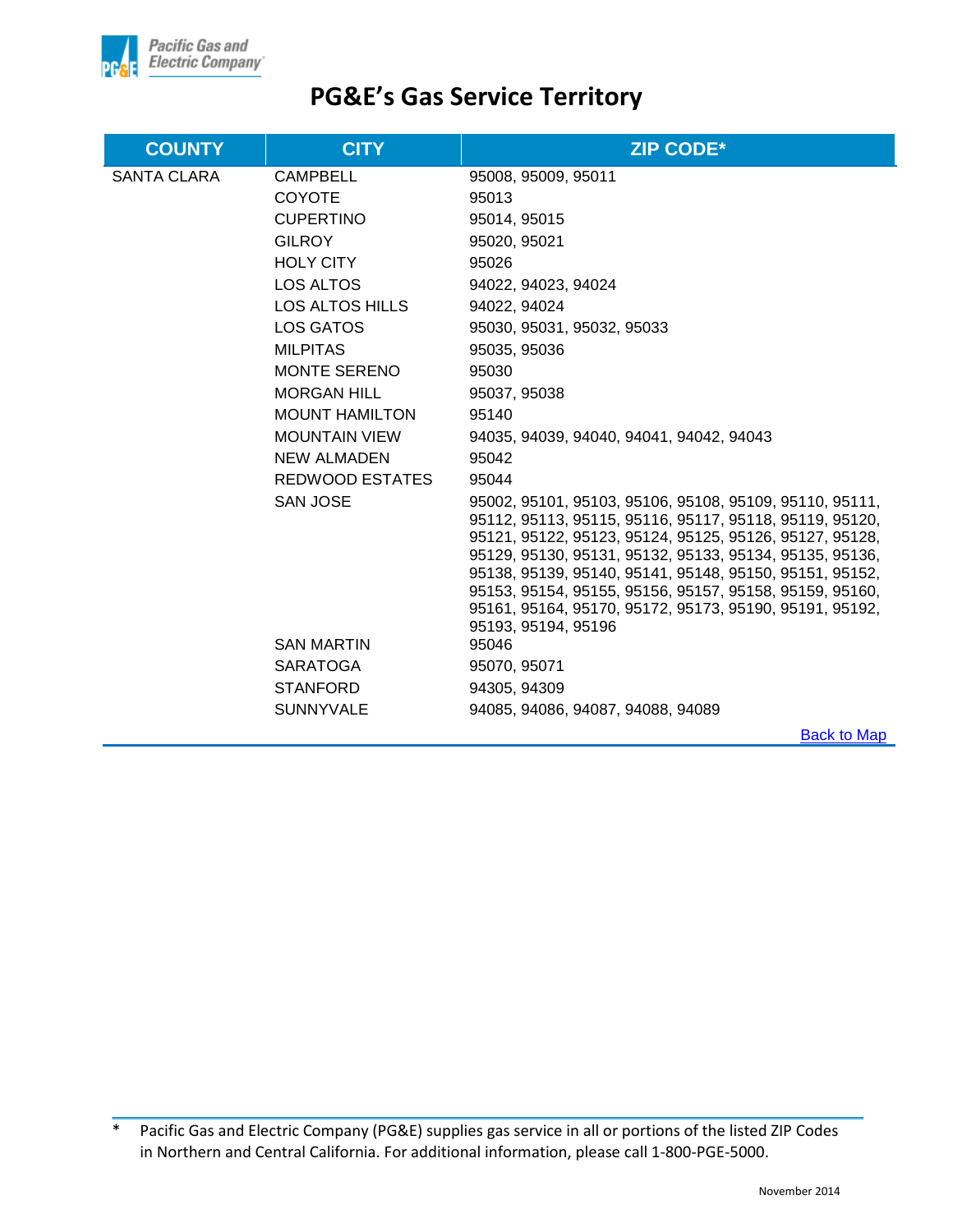

| <b>COUNTY</b>     | <b>CITY</b>          | <b>ZIP CODE*</b>                                |
|-------------------|----------------------|-------------------------------------------------|
| <b>SANTA CRUZ</b> | <b>APTOS</b>         | 95001, 95003                                    |
|                   | <b>BEN LOMOND</b>    | 95005                                           |
|                   | <b>BOULDER CREEK</b> | 95006                                           |
|                   | <b>BROOKDALE</b>     | 95007                                           |
|                   | <b>CAPITOLA</b>      | 95010                                           |
|                   | <b>CORRALITOS</b>    | 95076                                           |
|                   | <b>DAVENPORT</b>     | 95017                                           |
|                   | <b>FELTON</b>        | 95018                                           |
|                   | FREEDOM              | 95019                                           |
|                   | LA SELVA BEACH       | 95076                                           |
|                   | <b>MOUNT HERMON</b>  | 95041                                           |
|                   | SANTA CRUZ           | 95060, 95061, 95062, 95063, 95064, 95065, 95066 |
|                   | <b>SCOTTS VALLEY</b> | 95060, 95066, 95067                             |
|                   | SOQUEL               | 95073                                           |
|                   | <b>WATSONVILLE</b>   | 95076, 95077                                    |
|                   |                      | <b>Back to Map</b>                              |

<sup>\*</sup> Pacific Gas and Electric Company (PG&E) supplies gas service in all or portions of the listed ZIP Codes in Northern and Central California. For additional information, please call 1-800-PGE-5000.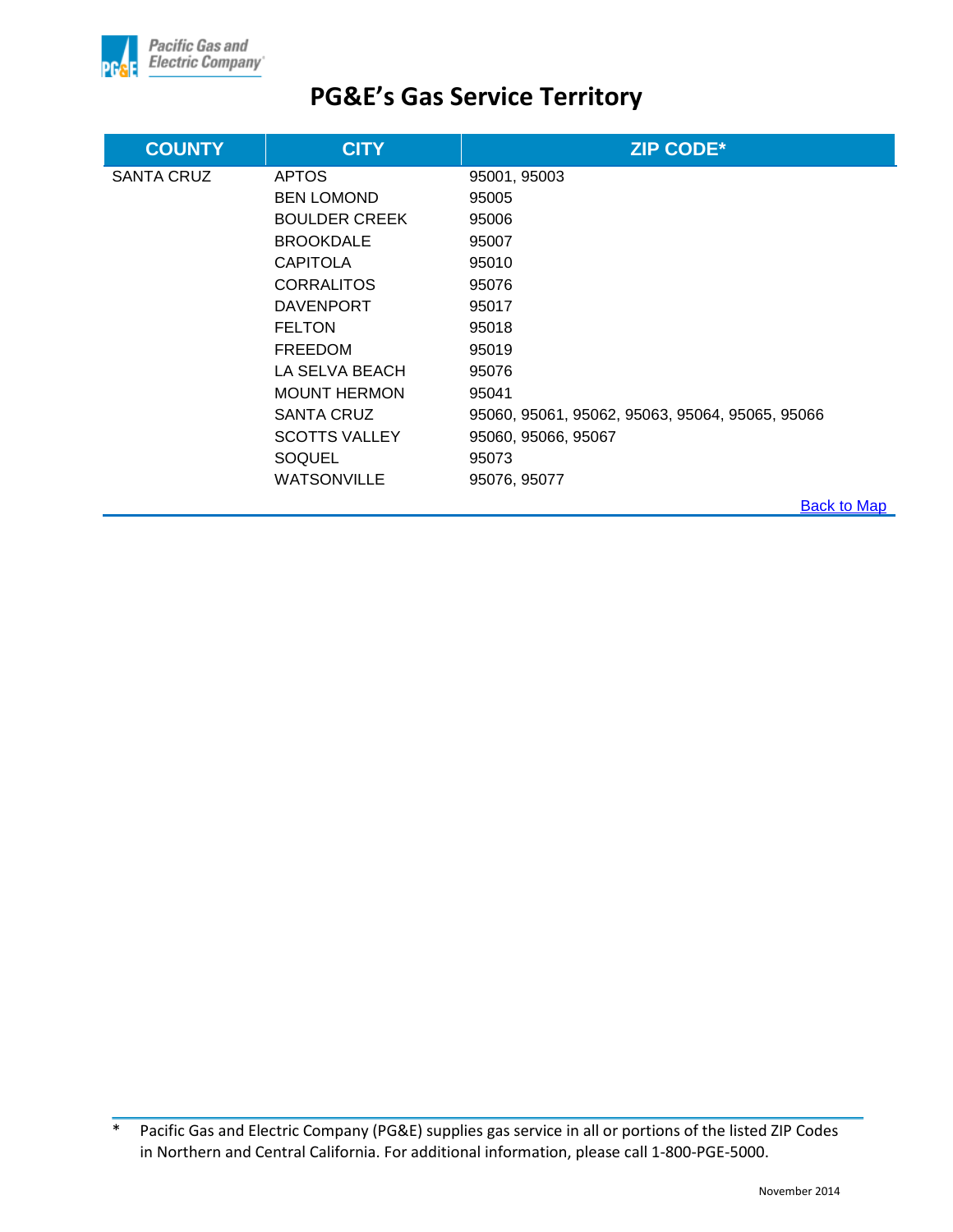

| <b>COUNTY</b> | <b>CITY</b>                    | <b>ZIP CODE*</b>                                  |
|---------------|--------------------------------|---------------------------------------------------|
| <b>SHASTA</b> | <b>ANDERSON</b>                | 96007                                             |
|               | <b>BELLA VISTA</b>             | 96008                                             |
|               | <b>BIG BEND</b>                | 96011                                             |
|               | <b>BURNEY</b>                  | 96013                                             |
|               | <b>CASSEL</b>                  | 96016                                             |
|               | <b>COTTONWOOD</b>              | 96022                                             |
|               | <b>FALL RIVER MILLS</b>        | 96028                                             |
|               | <b>FRENCH GULCH</b>            | 96033                                             |
|               | <b>HAT CREEK</b>               | 96040                                             |
|               | <b>IGO</b>                     | 96047                                             |
|               | <b>LAKEHEAD</b>                | 96051                                             |
|               | <b>MCARTHUR</b>                | 96056                                             |
|               | <b>MILLVILLE</b>               | 96062                                             |
|               | MONTGOMERY CREEK               | 96065                                             |
|               | <b>OAK RUN</b>                 | 96069                                             |
|               | <b>OLD STATION</b>             | 96071                                             |
|               | <b>ONO</b>                     | 96047                                             |
|               | PALO CEDRO                     | 96073                                             |
|               | <b>PLATINA</b>                 | 96076                                             |
|               | <b>REDDING</b>                 | 96001, 96002, 96003, 96049, 96099                 |
|               | ROUND MOUNTAIN                 | 96084                                             |
|               | <b>SHASTA</b>                  | 96087                                             |
|               | <b>SHASTA LAKE</b>             | 96019, 96089                                      |
|               | <b>SHINGLETOWN</b>             | 96088                                             |
|               | <b>WHISKEYTOWN</b>             | 96095                                             |
|               | <b>WHITMORE</b>                | 96096                                             |
|               |                                |                                                   |
| <b>SOLANO</b> | <b>BENICIA</b>                 | 94510                                             |
|               | <b>BIRDS LANDING</b>           | 94512                                             |
|               | <b>DIXON</b>                   | 95620                                             |
|               | <b>ELMIRA</b>                  | 95625                                             |
|               | <b>FAIRFIELD</b>               | 94533, 94534, 94535                               |
|               | <b>RIO VISTA</b>               | 94571                                             |
|               | <b>SUISUN CITY</b>             | 94534, 94585                                      |
|               | <b>TRAVIS AFB</b><br>VACAVILLE | 94535                                             |
|               | VALLEJO                        | 95687, 95688, 95696<br>94589, 94590, 94591, 94592 |
|               |                                | <b>Back to Man</b>                                |

[Back to Map](#page-1-0)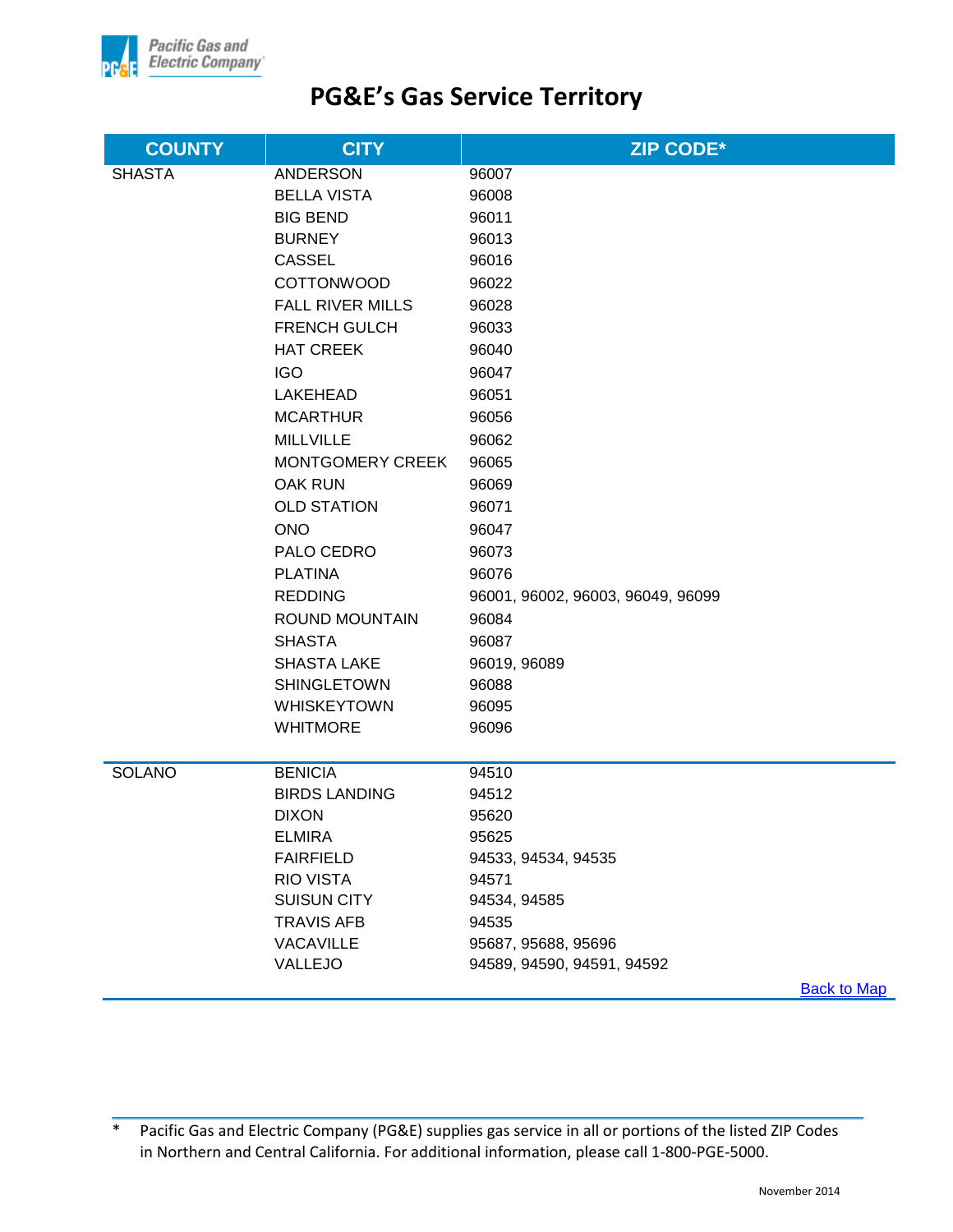

| <b>COUNTY</b> | <b>CITY</b>                       | <b>ZIP CODE*</b>                                       |
|---------------|-----------------------------------|--------------------------------------------------------|
| <b>SONOMA</b> | <b>ANNAPOLIS</b>                  | 95412                                                  |
|               | <b>BODEGA</b>                     | 94922                                                  |
|               | <b>BODEGA BAY</b>                 | 94923                                                  |
|               | <b>BOYES HOT SPRINGS</b>          | 95416                                                  |
|               | <b>CAMP MEEKER</b>                | 95419                                                  |
|               | CAZADERO                          | 95421                                                  |
|               | <b>CLOVERDALE</b>                 | 95425                                                  |
|               | <b>COTATI</b>                     | 94926, 94927, 94928, 94931                             |
|               | <b>DUNCANS MILLS</b>              | 95430                                                  |
|               | <b>EL VERANO</b>                  | 95433                                                  |
|               | <b>FORESTVILLE</b>                | 95436                                                  |
|               | <b>FREESTONE</b><br><b>FULTON</b> | 95472                                                  |
|               | <b>GEYSERVILLE</b>                | 95439<br>95441                                         |
|               | <b>GLEN ELLEN</b>                 | 95442                                                  |
|               | <b>GRATON</b>                     | 95444                                                  |
|               | <b>GUERNEVILLE</b>                | 95446                                                  |
|               | <b>HEALDSBURG</b>                 | 95448                                                  |
|               | <b>JENNER</b>                     | 95450                                                  |
|               | <b>KENWOOD</b>                    | 95409, 95452                                           |
|               | LARKFIELD                         | 95403                                                  |
|               | <b>MONTE RIO</b>                  | 95462                                                  |
|               | <b>OCCIDENTAL</b>                 | 95465                                                  |
|               | <b>PENNGROVE</b>                  | 94951                                                  |
|               | <b>PETALUMA</b>                   | 94952, 94953, 94954, 94975, 94999                      |
|               | RIO NIDO                          | 95471                                                  |
|               | <b>ROHNERT PARK</b>               | 94926, 94927, 94928                                    |
|               | SANTA ROSA                        | 95401, 95402, 95403, 95404, 95405, 95406, 95407, 95409 |
|               | <b>SEBASTOPOL</b>                 | 95472, 95473                                           |
|               | <b>SONOMA</b>                     | 95476                                                  |
|               | <b>STEWARTS POINT</b>             | 95480                                                  |
|               | THE SEA RANCH                     | 95497                                                  |
|               | <b>VALLEY FORD</b>                | 94972                                                  |
|               | <b>VILLA GRANDE</b>               | 95486                                                  |
|               | <b>WINDSOR</b>                    | 95492                                                  |
|               |                                   |                                                        |

**Back to Map**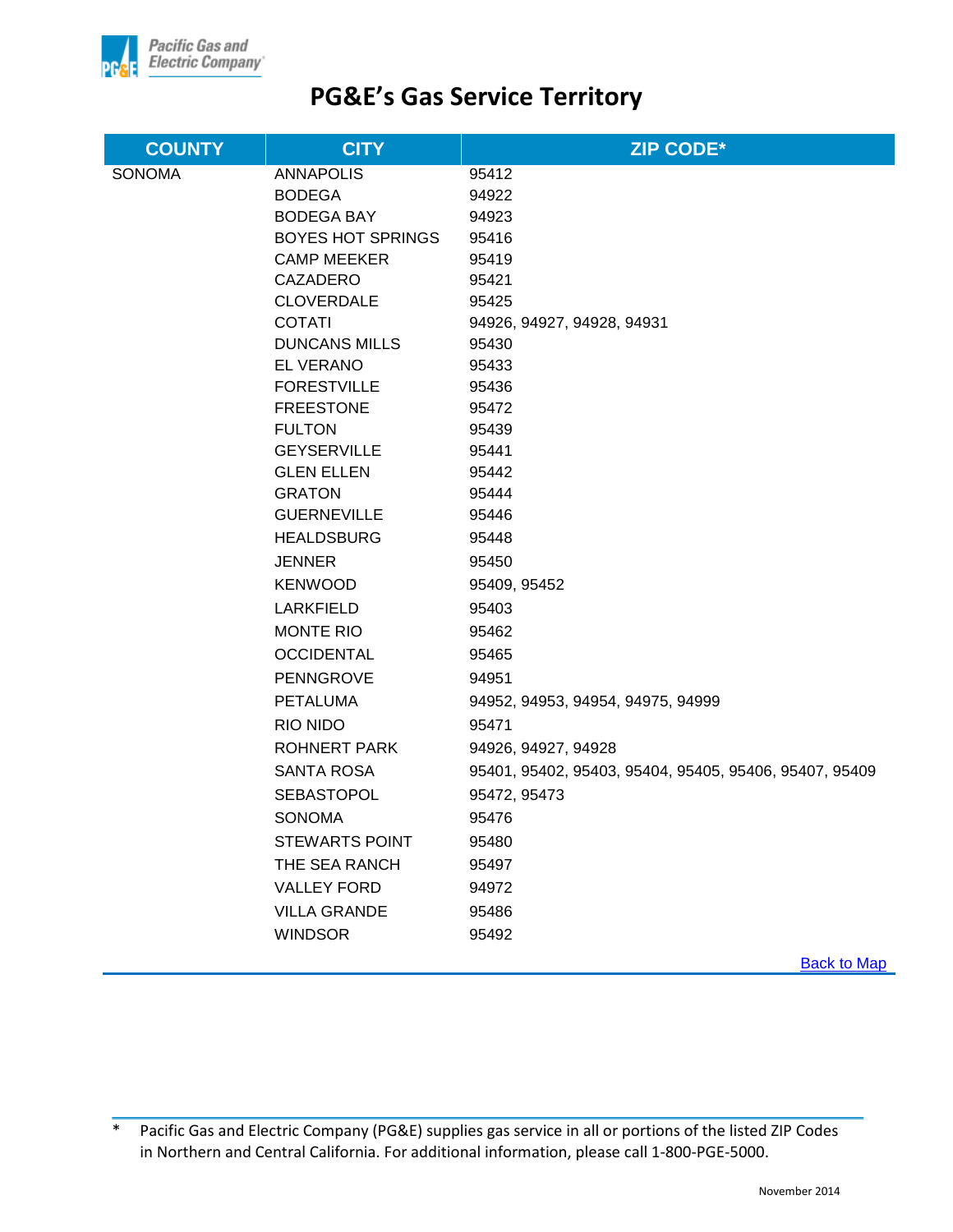

| <b>COUNTY</b>     | <b>CITY</b>            | <b>ZIP CODE*</b>           |
|-------------------|------------------------|----------------------------|
| <b>STANISLAUS</b> | <b>CROWS LANDING</b>   | 95313                      |
|                   | <b>DENAIR</b>          | 95316                      |
|                   | <b>FARMINGTON</b>      | 95230                      |
|                   | <b>KNIGHTS FERRY</b>   | 95361                      |
|                   | <b>MODESTO</b>         | 95353, 95355, 95357, 95358 |
|                   | <b>NEWMAN</b>          | 95360                      |
|                   | <b>OAKDALE</b>         | 95361                      |
|                   | <b>PATTERSON</b>       | 95363                      |
|                   | <b>RIVERBANK</b>       | 95367                      |
|                   | <b>TRACY</b>           | 95385                      |
|                   | <b>TURLOCK</b>         | 95380                      |
|                   | <b>VALLEY HOME</b>     | 95361                      |
|                   | <b>VERNALIS</b>        | 95385                      |
|                   | <b>WATERFORD</b>       | 95386                      |
|                   | <b>WESTLEY</b>         | 95387                      |
|                   |                        |                            |
| <b>SUTTER</b>     | <b>EAST NICOLAUS</b>   | 95659                      |
|                   | <b>KNIGHTS LANDING</b> | 95645                      |
|                   | LIVE OAK               | 95953                      |
|                   | <b>MERIDIAN</b>        | 95957                      |
|                   | <b>NICOLAUS</b>        | 95659                      |
|                   | PLEASANT GROVE         | 95668                      |
|                   | RIO OSO                | 95674                      |
|                   | <b>ROBBINS</b>         | 95676                      |
|                   | <b>SUTTER</b>          | 95982                      |
|                   | <b>YUBA CITY</b>       | 95991, 95992, 95993        |
|                   |                        | $D$ ook to Mon             |

**Back to Map**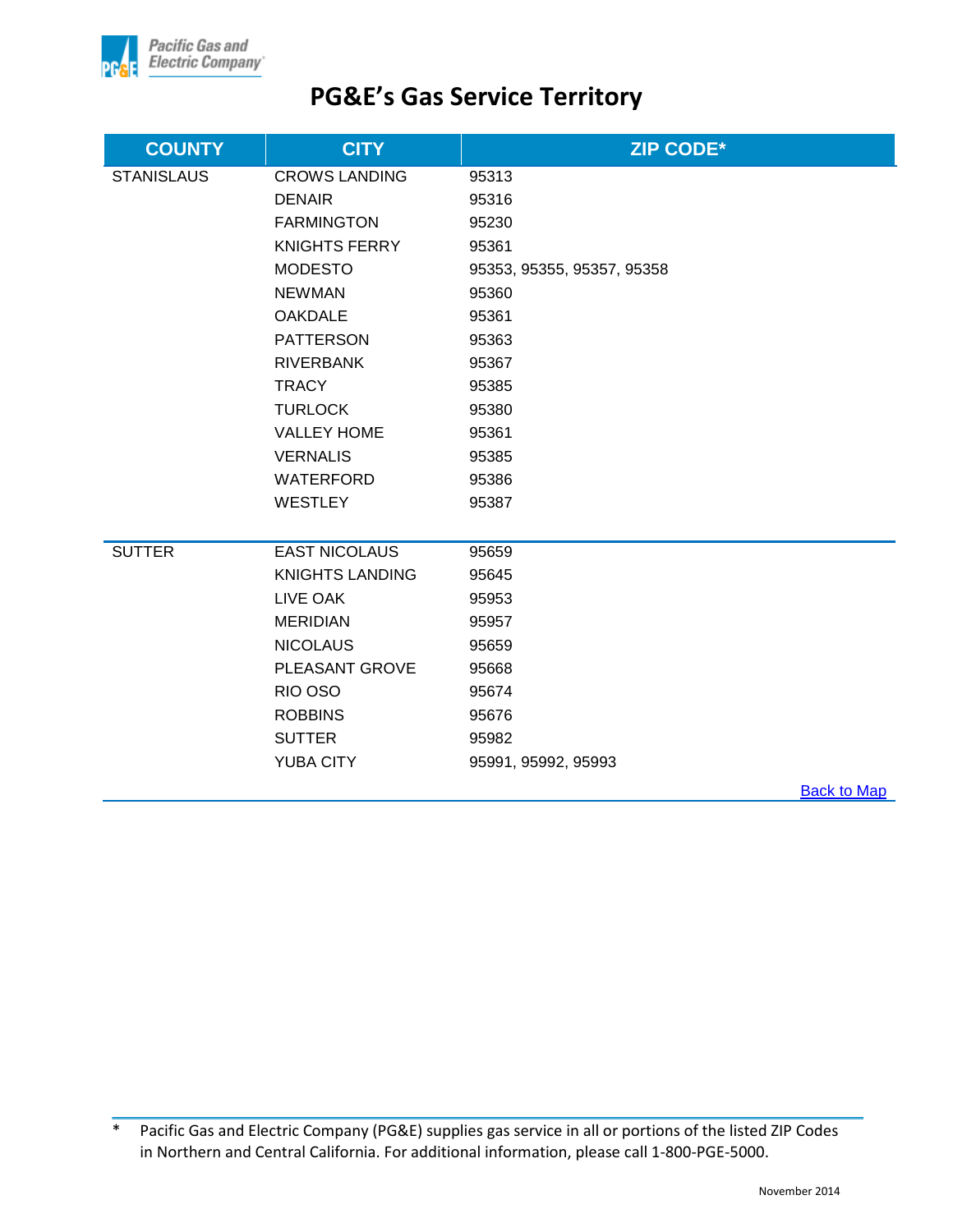

| <b>COUNTY</b>  | <b>CITY</b>           | <b>ZIP CODE*</b>   |
|----------------|-----------------------|--------------------|
| <b>TEHAMA</b>  | <b>CORNING</b>        | 96021, 96029       |
|                | <b>COTTONWOOD</b>     | 96022              |
|                | <b>FLOURNOY</b>       | 96029              |
|                | <b>GERBER</b>         | 96035              |
|                | <b>LOS MOLINOS</b>    | 96055              |
|                | <b>MANTON</b>         | 96059              |
|                | <b>MILL CREEK</b>     | 96061              |
|                | <b>MINERAL</b>        | 96061, 96063       |
|                | <b>PASKENTA</b>       | 96074              |
|                | <b>PAYNES CREEK</b>   | 96075              |
|                | <b>PROBERTA</b>       | 96078              |
|                | <b>RED BLUFF</b>      | 96080              |
|                | <b>TEHAMA</b>         | 96090              |
|                | <b>VINA</b>           | 96092              |
|                |                       |                    |
| <b>TRINITY</b> | <b>BIG BAR</b>        | 96010              |
|                | <b>BURNT RANCH</b>    | 95527              |
|                | <b>DOUGLAS CITY</b>   | 96024              |
|                | <b>HAYFORK</b>        | 96041              |
|                | <b>HYAMPOM</b>        | 96046              |
|                | <b>JUNCTION CITY</b>  | 96048              |
|                | <b>LEWISTON</b>       | 96052              |
|                | <b>MAD RIVER</b>      | 95552              |
|                | <b>SALYER</b>         | 95563              |
|                | <b>TRINITY CENTER</b> | 96091              |
|                | WEAVERVILLE           | 96093              |
|                | <b>ZENIA</b>          | 95595              |
|                |                       | <b>Back to Man</b> |

**Back to Map** 

<sup>\*</sup> Pacific Gas and Electric Company (PG&E) supplies gas service in all or portions of the listed ZIP Codes in Northern and Central California. For additional information, please call 1-800-PGE-5000.